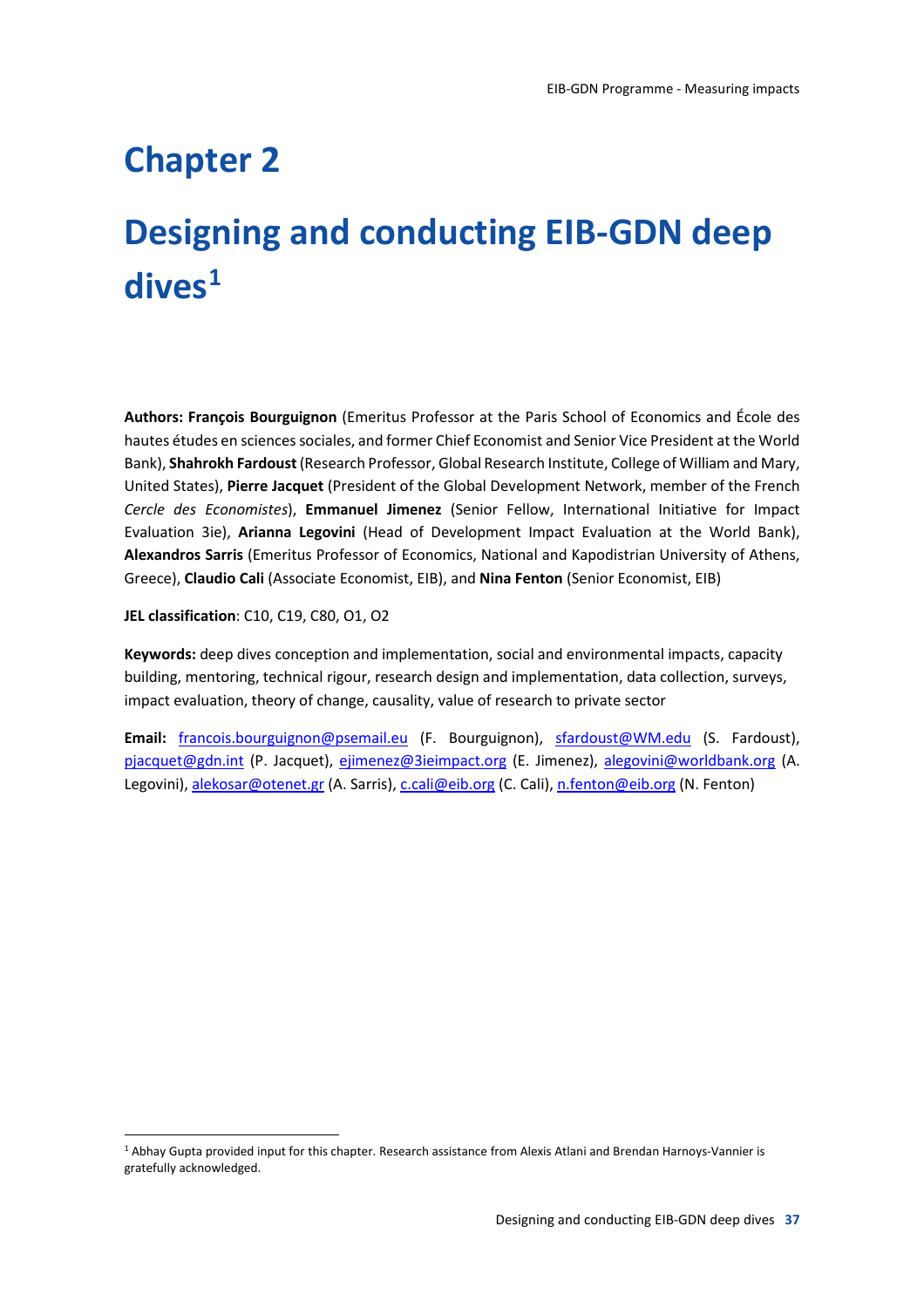#### **Summary and key messages**

**The previous chapter introduced deep dive impact studies as a way to complement other evaluation efforts and combine methodological rigour with the time requirements of stakeholders in an impact investment**. This chapter discusses the experience and lessons from a recent pilot programme, developed and funded by the European Investment Bank (EIB) in collaboration with the Global Development Network (GDN), which conducted 16 deep dives of investments in ten African, Caribbean and Pacific (ACP) states. It details the design and principal components of the deep dives, how they were implemented, their main outputs/outcomes (and the value added for stakeholders), and the lessons learnt about design, implementation, utility and use.

**The deep dives were conducted by 30 research fellows from ACP states**. The researchers were welltrained but relatively junior, as an important subsidiary objective was to build evaluative and research capacity. Expert advisors and EIB and GDN staff supported the researchers in completing studies that passed academic review in a limited time period, adding to general development knowledge, with some expected to be published in peer-reviewed journals. The deep dive exercise provided lessons on how research can be relevant for operational and policy concerns (Chapter 3).

**Lessons have been learnt about conducting these programmes**. First, deep dive research must take into account a lack of existing data. While trying to make the best use of data, researchers needed to plan and budget for primary data collection. Second, engagement with the company implementing the investment is key. Company buy-in is essential for research and to ensure successful cooperation and data sharing. Third, researchers must be flexible about research approach and methodology. Time and resource constraints, and the nature of the project being assessed, meant that randomised control trials planned in advance were not generally feasible. Other techniques to address attribution were needed. Fourth, conclusions need to be tailored to the limitations of the analysis. It is a challenge to draw firm conclusions that are not generic, that add value to the global community and that are operationally relevant. Fifth, reporting in the right presentational form is crucial; expert advisors, GDN and EIB staff and consultants supported the researchers in their communications. Sixth, research capacity can be built, but it is a slow process; technical capacity building was limited by the short time period available. Seventh, the costs of the deep dive, although significant, were not prohibitive and judged by the reactions of all stakeholders were outweighed by the benefits.

**Increasingly, investors, financial intermediaries and private suppliers/providers need to consider, in addition to their financial returns, the impact (positive or negative) of their projects on people, the**  environment and governance of their economies. Most multilateral development banks<sup>2</sup>, bilateral donors and the foundations that support them have established practices to understand the development impact of their investment programmes, including private-sector investments. Almost all have frameworks to track some of the direct "results" of investments, often measuring these impacts during implementation as well as after project completion. Most carry out evaluations of all or selected investments (some institutions evaluate each operation, while others take mainly a thematic approach, with detailed case studies of a sample of operations).

 <sup>2</sup> See, for example, the Evaluation Cooperation Group (ECG)'s Good Practice Standards for the Evaluation of Private Sector Investment Operations. The ECG consists of the independent evaluation units of the major international financial institutions.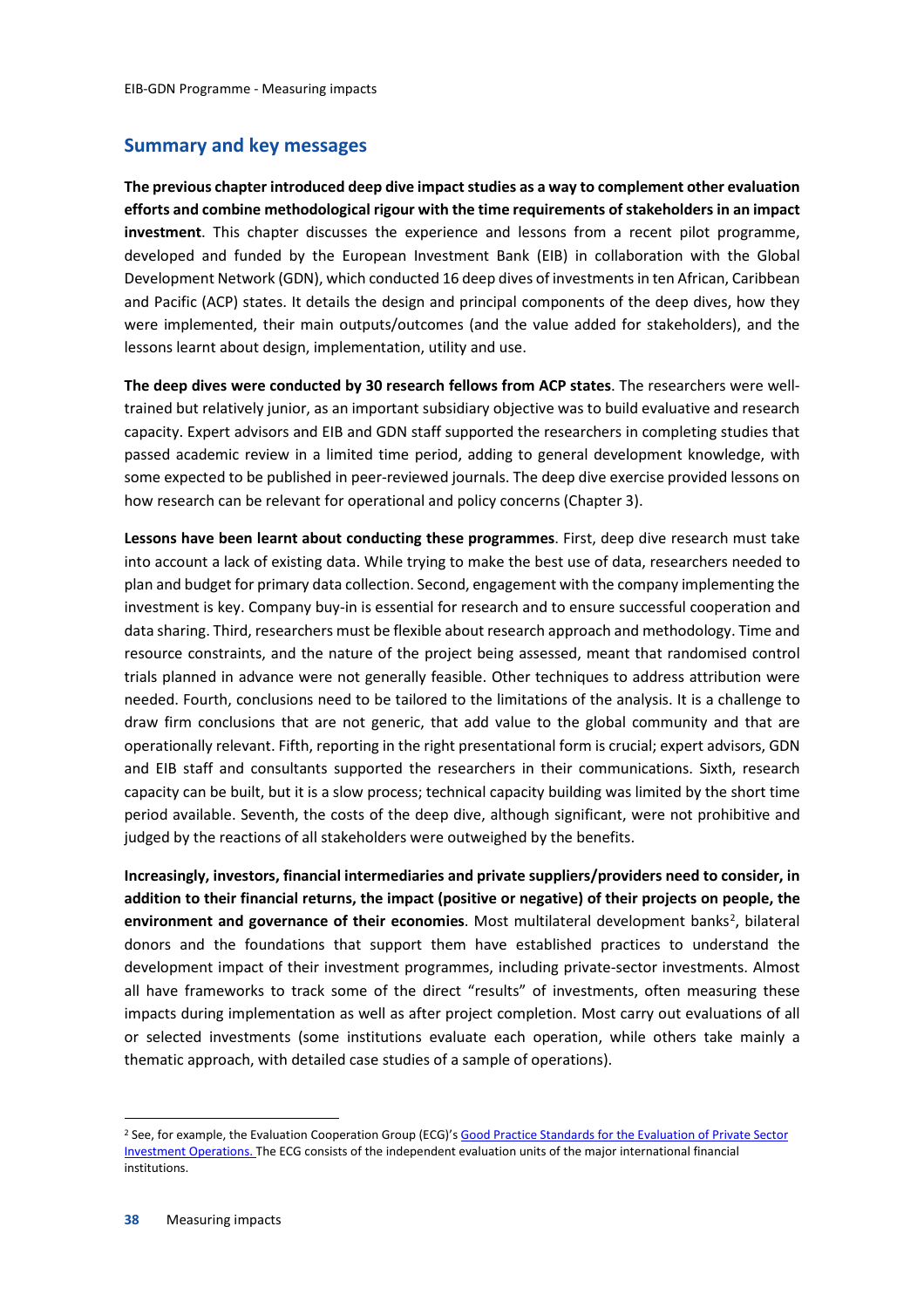**However, as noted in Chapter 1, results measurement frameworks generally only capture the direct impacts of projects and focus on indicators that can be aggregated over different operations**. Evaluations can study particular investments or themes in more detail, but are generally only implemented after project completion, and look at impact as one of several criteria. Stakeholders often want a deeper understanding of the impact of particular investments, including during the implementation period. Furthermore, results measurement frameworks do not generally address the issue of causal attribution, which would need to be tackled project by project, even though some multilateral development banks and bilateral donors, such as the World Bank, the Inter-American Development Bank and the Millennium Challenge Corporation, undertake numerous rigorous impact evaluations. Few institutions have made extensive use of impact evaluations that meet the highest academic standards. This is partly because of cost considerations and partly because traditional impact evaluation studies yield results after the investment project has ended. Assessing the evolution of impact during implementation, rather than only after the investment has ended, can help institutions to adapt practices and strategies to maximise impact.

**The previous chapter introduced deep dive assessments as a way to complement other evaluation efforts and combine methodological rigour with the time requirements of stakeholders in an impact investment**. What has been the experience with EIB-GDN deep dives and what lessons can be drawn from them? Deep dives are relatively new in the evaluation field and vary in scope and character (Chapter 1). This chapter discusses the experience and lessons from a recently completed pilot programme, funded by the EIB and implemented by the GDN. It details the design and principal components of these deep dives, how they were implemented, their main outputs/outcomes (and the value added for stakeholders) and the lessons learnt in their design, implementation, utility and use.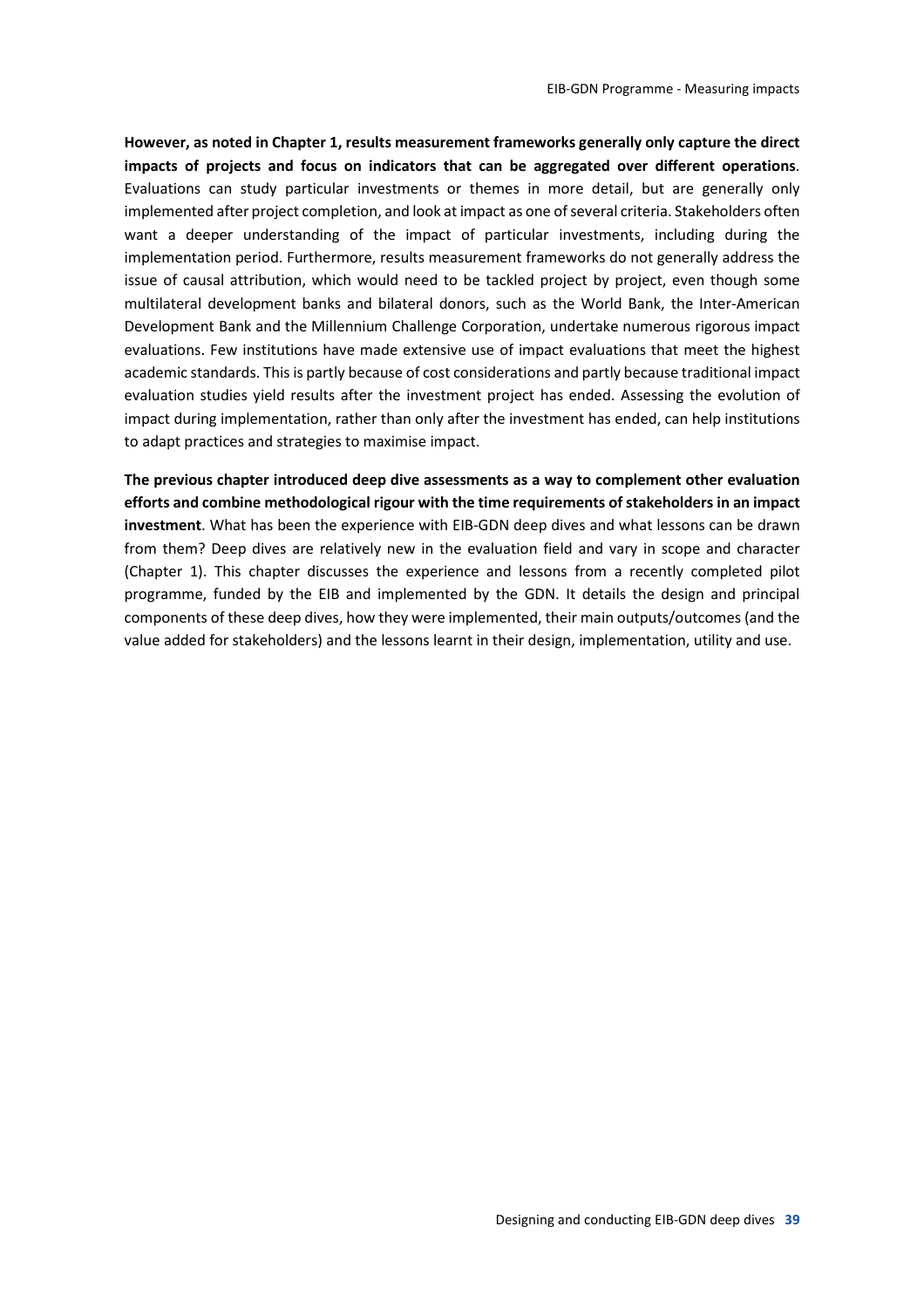#### **1. What went into the EIB-GDN deep dive programme?**

**The EIB-GDN project was started in 2017 and ran for three years (organised in three one-year cycles). It was conceived through a series of discussions starting in 2014 between the GDN and the EIB**. The EIB was interested in complementing its impact measurement framework by developing the research component of its operations and involving developing country researchers. It identified the GDN as a partner to build research capacity in developing countries, and initiated a partnership focused on understanding the development impact of the Impact Financing Envelope (IFE) for Africa, the Caribbean and the Pacific regions.

**The project aimed to strengthen the capacity of young researchers in developing countries while producing research-based insights into the development impact of investments funded by the EIB under the Impact Financing Envelope**. Specifically, the project designers wanted to:

- Answer questions relevant to EIB clients and other stakeholders.
- Be rigorous in methods.
- Contribute to a new way of thinking about impact measurement that combines the needs of academic research and investor interests.

**The programme aimed to match projects (in selected countries of Africa and the Caribbean) with researchers based in, or with a background in, those countries**. The aim was to bring contextual knowledge and legitimacy by mobilising research fellows from beneficiary countries. This provided a unique opportunity for the researchers to acquire insights into projects financed by one of the biggest multilateral development banks in the world, while strengthening the pool of local experts.

**To ensure that the studies met high standards of technical rigour, the GDN matched the researchers with a team of expert advisors**. Chosen by the GDN for their experience, competence and high profile in the field, they ensured research met appropriate academic standards. This was particularly important given the innovative nature of the programme and the need to produce quality work in the fast-paced environment of the private sector in developing countries. Meeting quality objectives under tight time constraints and looking at complex investments requires skills, expertise and experience.

**EIB staff were heavily involved in supporting the programme**. The EIB had been expected to play a role in identifying the operations for analysis, making introductions to the relevant EIB clients, and ensuring strategic alignment between the studies and EIB objectives. In reality, the involvement of the EIB was more extensive (Figure 1 illustrates the key role of the EIB and the GDN among the stakeholders). Because the research fellows were relatively inexperienced, particularly in a privatesector context, the EIB team played an important role in explaining the nature of the investments and the underlying business models. They also acted as facilitators between the researchers and the firms, provided technical reviews of documents and edited reports, drawing on the technical expertise and subject knowledge of staff in the Bank's Economics Department and the Independent Evaluation Division.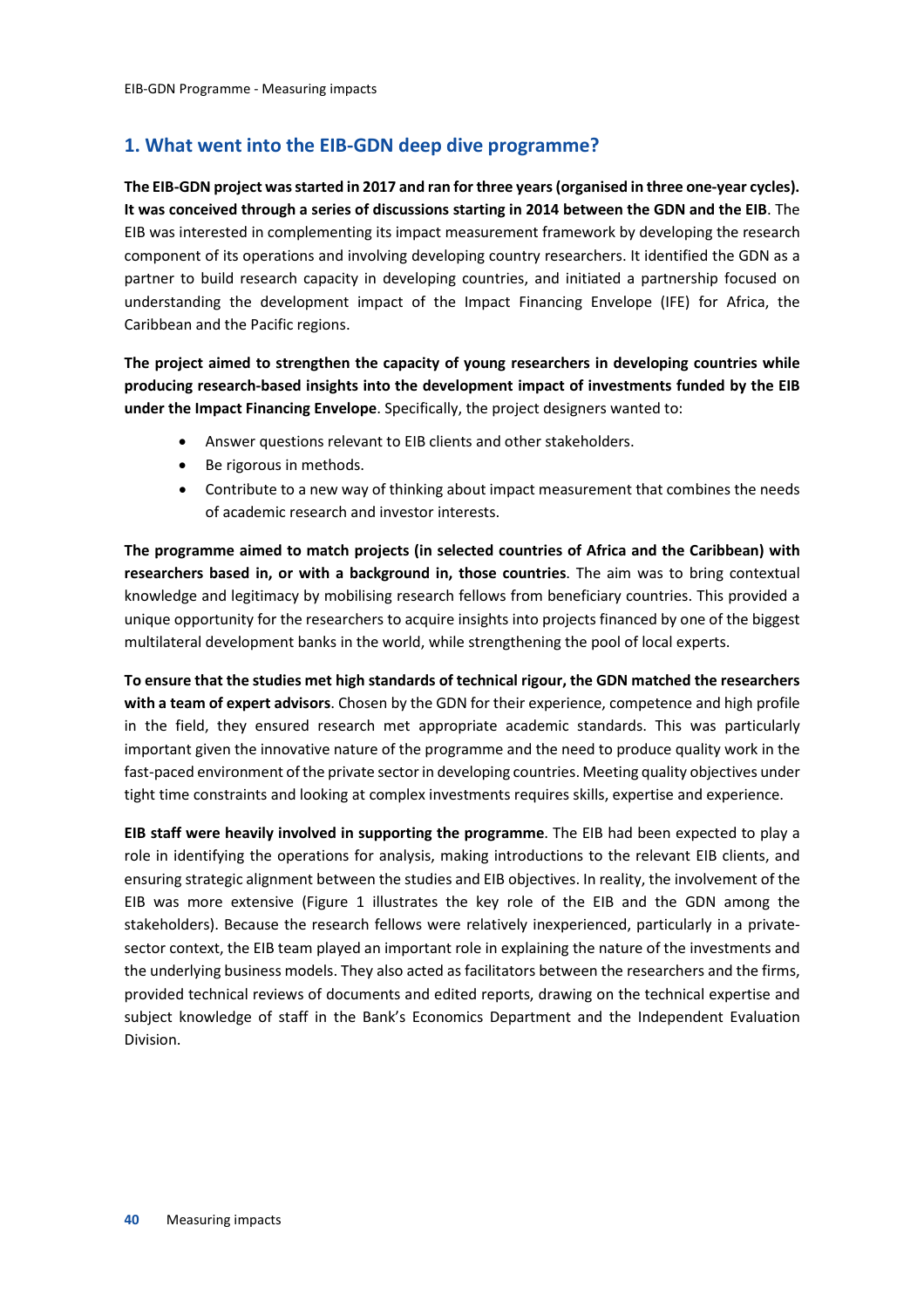#### **Figure 1: Deep dive stakeholders**



Deep Dive Relationships (shaded arrows indicate financial support; others indicate non-financial interactions, such as advice, consultation)

**The research outputs of the programme were called "deep dives**." They were expected to answer questions relevant to EIB clients and other stakeholders; to be rigorous in methods; and to contribute to a new way of thinking about impact measurement that combines the needs of academic research and investor interests. As shown in Figure 1, the deep dives were written by researchers, and benefited from interactions from various stakeholders. They provided in-depth insights into specific research questions, shaped through interactions between the researchers, expert advisors, EIB and GDN staff and the companies that benefited from EIB funding. They were developed under the practical constraints of data availability and a timescale of one year per study. The following subsections detail how the EIB-GDN deep dive programme was implemented.

#### **1.1. Recruitment of research fellows**

**The first task for each cycle was to recruit the research fellows through a competitive application process in three successive cycles**. The process was geared geographically to facilitate matching between the selected researchers and a preliminary list of projects to be evaluated, proposed by the EIB, attempting to target francophone as well as anglophone researchers to make it easier to carry out studies across most countries of EIB operations in the relevant regions. The call focused on candidates from low- and middle-income countries in Africa, the Caribbean and the Pacific, since the source of funding was related to the Cotonou Agreement, which covers those regions<sup>3</sup>. Given the location of the projects selected for deep dives, most of the research fellows (except one from Haiti in the Caribbean) were from countries in sub-Saharan Africa, and lived and worked in the region (Table 1). A total of 30 researchers were recruited during the programme (as listed in the "Biographies" section of the book).

*NB: This is an application of Chapter 1, Figure 2 to the case of deep dives.*

 <sup>3</sup> Cotonou Agreement – Consilium (europa.eu).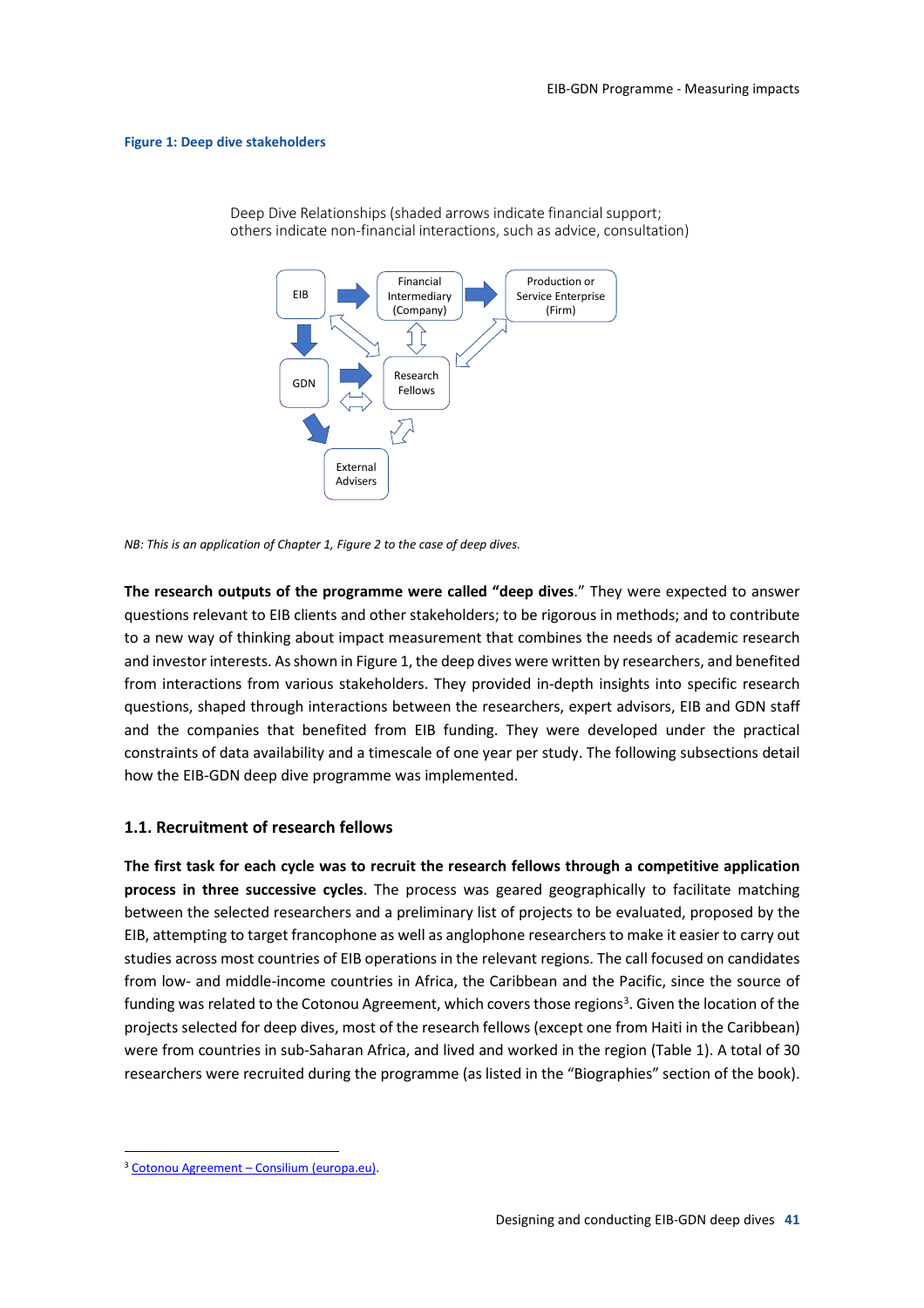**The research fellows were aged under 40, with a median age just under 35**. Though research fellows from a variety of disciplines were considered, there was a focus on quantitative skills that would be useful in programme and project evaluations. Most applicants were economists, with a strong grounding in the application of statistics and econometrics to the social sciences. There was a preference for those with or about to complete a PhD. Applicants had to take a test at the application stage, focusing on the understanding of, and ability to use, quantitative techniques. The test also checked data handling experience, strategic approach and communications. Quantitative analysis, while necessary, did not rule out the use of other techniques in deep dives – research fellows were encouraged to supplement their work with qualitative and institutional analysis.

**Although female applicants were in a minority, the deep dive programme tried to ensure as much diversity as possible in the selection process**. Among applicants with similar experience and training, women were preferred. Although gender parity was not achieved, the figure of 25% women among the research fellows is not insignificant, given the rate of female representation in the economics profession generally4 and the fact that recruitment was targeted at those from low- and middleincome countries. Both factors limited the female applicant pool.

|         | Number           | Number of     | Number  | Median     | %     | % sub-    | %              |
|---------|------------------|---------------|---------|------------|-------|-----------|----------------|
|         | recruited/number | recruits with | with    | years of   | women | Saharan   | living/working |
|         | applied          | a PhD in      | foreign | age/work   |       | African   | in sub-Saharan |
|         |                  | economics     | degrees | experience |       | nationals | Africa         |
|         |                  | (% of total)  |         |            |       |           |                |
| Cycle 1 | 10/128           | 8 (80%)       | 8       | Under 35/  | 30    | 100       | 70             |
|         |                  |               |         | 3.5        |       |           |                |
| Cycle 2 | 10/158           | 8 (80%)       | 6       | Under 35/  | 20    | 100       | 60             |
|         |                  |               |         | 3.5        |       |           |                |
| Cycle 3 | 10/189           | 10 (100%)     | 7       | Under 35/  | 30    | 90        | 70             |
|         |                  |               |         | 4          |       |           |                |

#### **Table 1: Characteristics of research fellows**

**The final recruits were chosen by a committee consisting of expert advisors, the EIB and the GDN**.

The candidates all had strong academic credentials. There appears to be a strong pool of researchers in sub-Saharan Africa with an academic background in quantitative microeconomics, who could be suitable to carry out deep dive studies. It was sometimes difficult to choose among the finalists. However, the researchers were relatively inexperienced in carrying out independent research, few had experience working in or with the private sector, or of analysing private-sector investments from an academic viewpoint, and few had experience of independently managing research projects.

**Given the relative inexperience of the research fellows, they were allocated into teams to relieve the pressure and enable them to provide support to each other, especially because of the intensity of engagement and data work**. Most of the research fellows formed teams of two (one worked alone) and there were 16 deep dive projects. This fitted with the number of projects funded under the Impact Financing Envelope that were at a suitable operational stage for analysis. The pairing provided a good

 <sup>4</sup> See https://blocnotesdeleco.banque-france.fr/en/blog-entry/economics-where-are-women.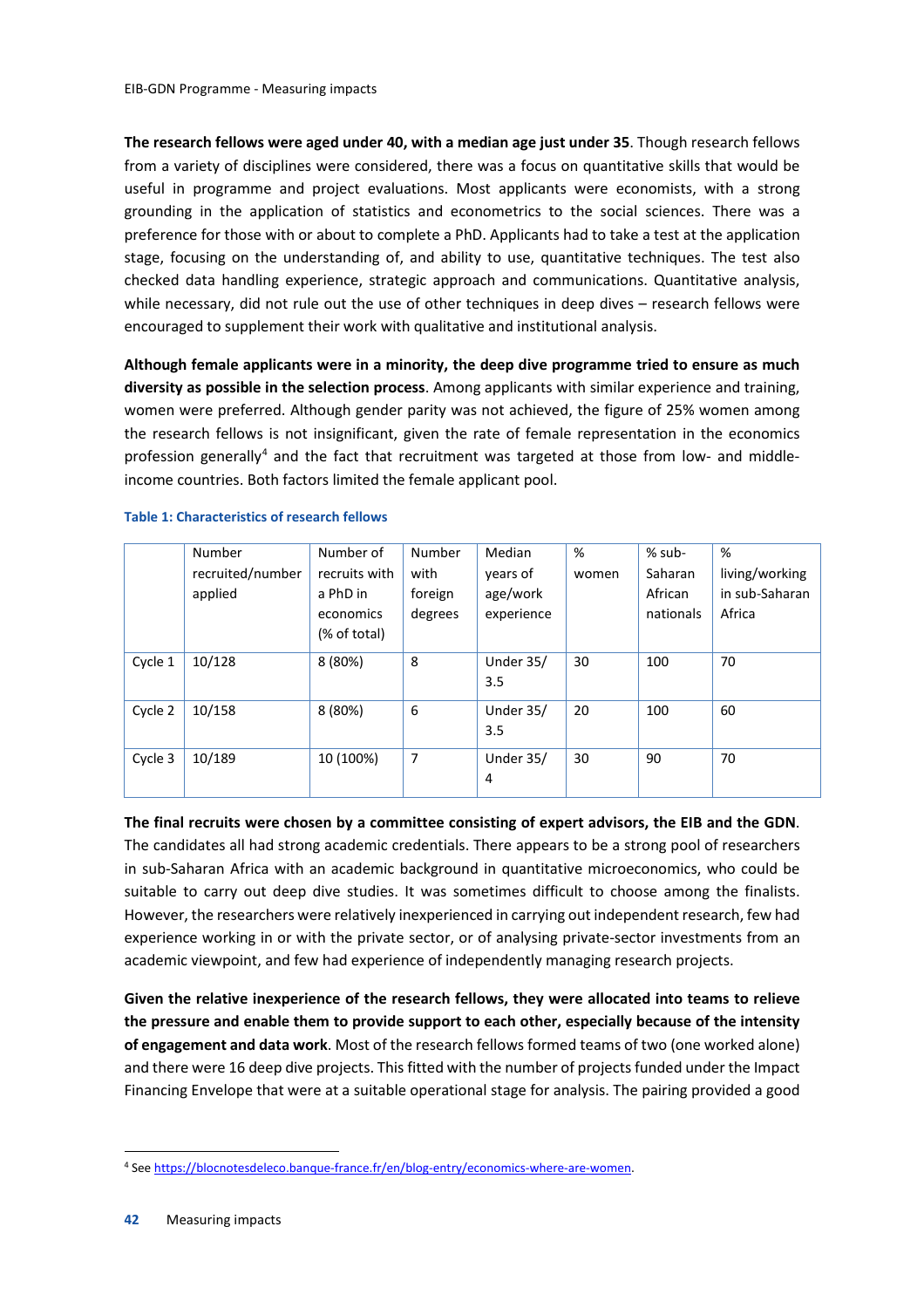geographical match, as pairs of research fellows were more likely to include at least one researcher originating in countries where the projects analysed were located.

#### **1.2. Research support**

**Through EIB funding, the researchers were given a one-year fellowship that included a two-week induction course, financial resources to conduct the analysis and access to research support from the expert advisors**. They received a stipend of €15 000 and a research allowance (for surveys and other research-related expenses) of up to €10 000, amounting to €20 000 per project where the researchers worked in pairs.

**The principal research capacity support given to the researchers was through five expert advisors, who were chosen because of their background in development research, impact assessment and evaluation**<sup>5</sup> . Their principal role was to mentor the research fellows during the design, conduct and write-up of the deep dives. Each expert advisor was given a notional research fellow allocation, although some assignments were shifted after project selection if a particular expert advisor had a comparative advantage in the project to be implemented.

**The support from the expert advisors was supplemented by the logistical services provided by the GDN and a dedicated team from the EIB Economics Department, with input from the Evaluation Department and other EIB services**. The EIB team managed the partnership for the Bank, especially in making links to EIB clients and acting as facilitators between the researchers and the private-sector counterparts. They reviewed documents from a technical perspective and to ensure that EIB operational practices and the business models of the EIB clients were appropriately reflected, drawing on their professional expertise and roles in the Economics Department and Independent Evaluation Division. They provided significant support in editing the studies to a standard acceptable for publication as an EIB report, and worked with the researchers to provide readable summaries that were circulated as blogs.

#### **2. How were the deep dives implemented?**

**The steps in conducting the deep dives were as follows**: project selection; identification of the evaluation questions by all stakeholders, taking into account the context of the projects, and development of an analytical framework to analyse these questions; write-up and review of the research plan including a literature review; data collection and analysis; write-up and review of the finished draft deep dive. This section describes each and summarises some of the issues confronted.

**To facilitate the integration of stakeholder experiences and opinions concerning the various aspects of the interventions, a short survey was given at the time of writing this book to all the stakeholders of the programme**, namely the EIB staff involved, expert advisors, research fellows, managers of the investment companies who acted as financial intermediaries, and managers of the firms who were the

 <sup>5</sup> The five advisors, François Bourguignon of the Paris School of Economics (PSE), Shahrokh Fardoust of the College of William and Mary, Emmanuel Jimenez of the International Initiative for Impact Evaluation (3ie), Arianna Legovini of the World Bank, and Alexandros Sarris of the University of Athens, saw the project as an opportunity to build evaluative research capacity and to promote richer interaction between academia and the operations of a development finance institution such as the EIB.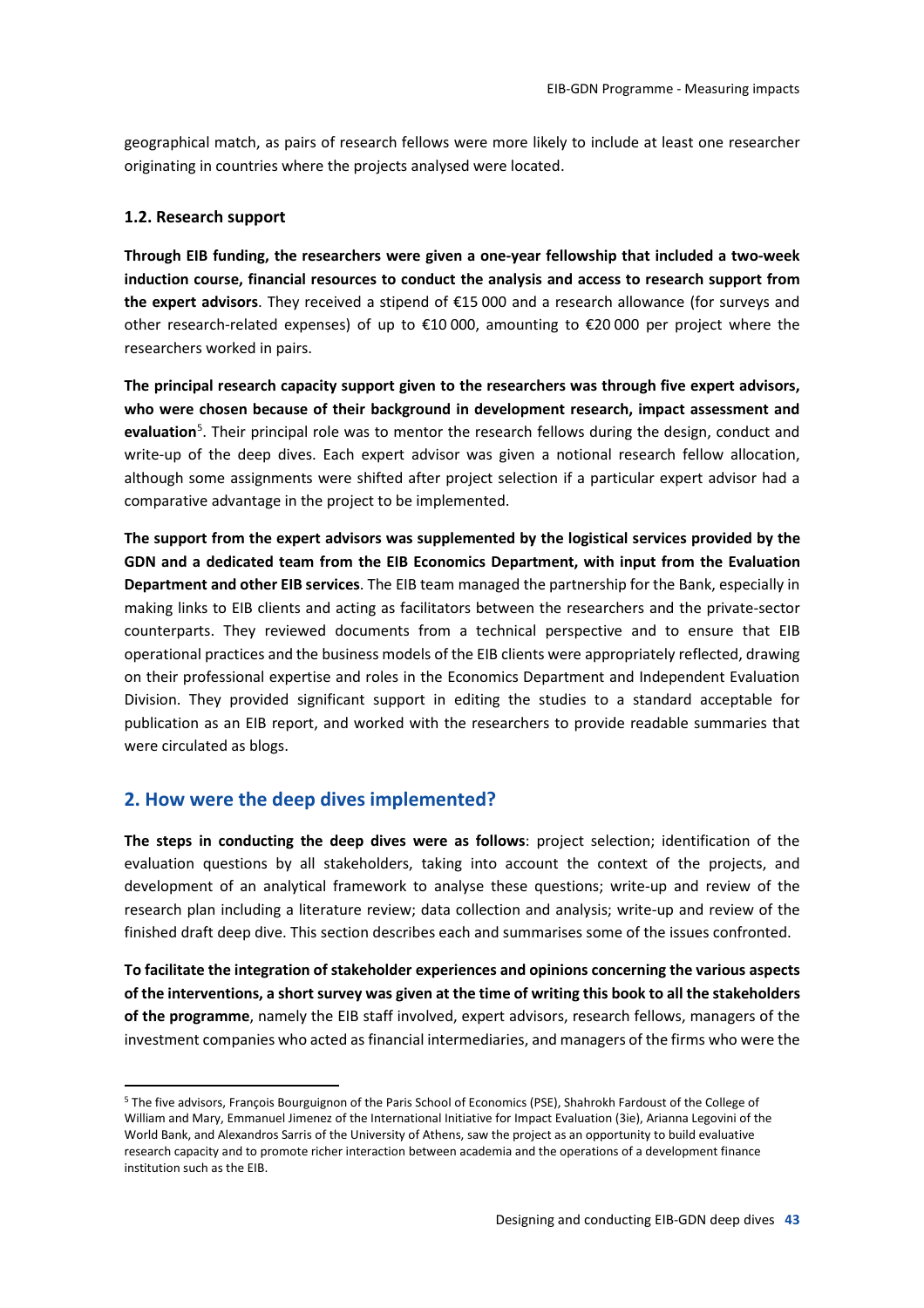ultimate recipient of the investment funds. These short surveys aimed at eliciting the opinions of all stakeholders involved with respect to the key aspects of the project. These included questions on the following: how the ultimate beneficiary firms were selected; who among the beneficiaries experienced change as a consequence of the financing and how; types of economic and social value created; the thoroughness of the theory of change produced; impressions about whether the various changes would have happened in the absence of the intervention; the extent of useful knowledge learnt by the firm managers; the research design of the deep dive; the implementation of the research including survey design and conduct; the clarity and robustness of the research results obtained; and the type of research capacity built. The answers to these short surveys were incorporated into this and other chapters of this book.

#### **2.1. Project selection**

**The EIB proposed a preliminary list of projects before recruiting the fellows so that some geographical and capacity matching could occur**. However, the list was intended to be amended and modified depending on the implementation stage of a project, the appetite of funds and companies receiving EIB support and implementing the projects to participate in the deep dive exercise, and the research potential of each project – that is, the possibility to address relevant and useful research questions. The research fellows reported that firms were willing to participate because it would help with future expansion and planning (Figure 2). This is roughly aligned with how firms viewed the deep dives, as discussed in the next chapter.





*Source: Survey of research fellows*

**Initial projects were assigned by the GDN to the research fellows before the two-week introductory induction. They were required to study them on the basis of available information and to submit a provisional research work plan that would be discussed during the induction**. These work plans were subjected to comments (by the expert advisors, other researchers, the EIB and the GDN). The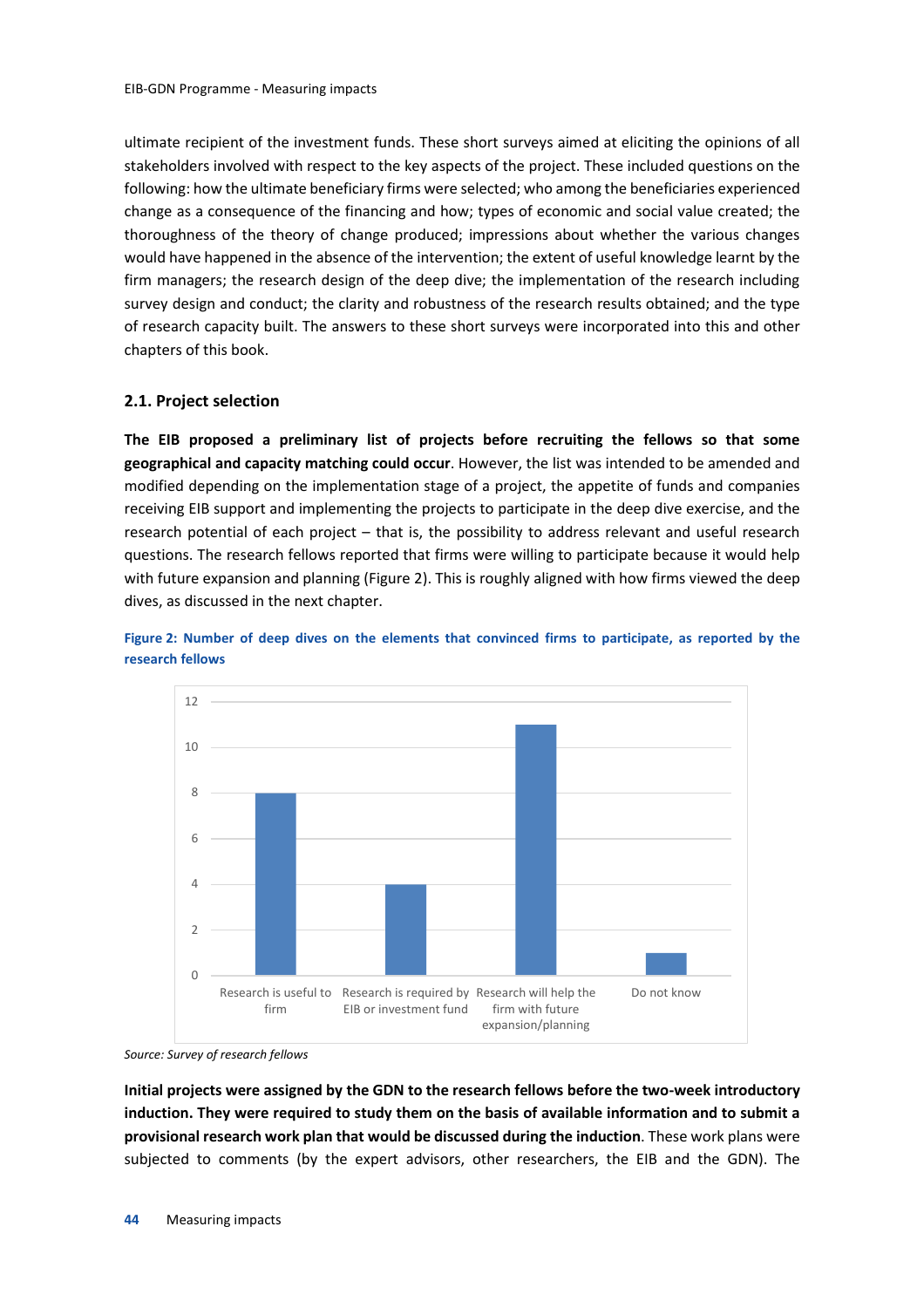information provided by that discussion enabled the list of projects to be fine-tuned and allocated to research fellows. In the first cycle, the matching problem (based on capacity and geography) was dealt with by grouping research fellows in pairs. Given the range of projects under consideration, mentoring facilities were enhanced by grouping the expert advisors in pairs for each project, on the basis of their own interests and expertise.

**During the first cycle, it took up to three months (Table 3) to select projects and finalise the allocations (2.5 months on average)**. Thus, most research fellows had less than ten months to identify the research questions and complete the analysis.

**Most EIB investments analysed under the programme were undertaken via financial intermediaries (microfinance institutions, microfinance funds, and private equity and venture capital funds), which in turn funded firms (typically small and medium enterprises, or SMEs) in various sectors**. The deep dive process initially chose the financial intermediaries that were willing to participate. In most cases, these financial intermediaries were not directly the subject of the deep dives. Instead, those intermediaries, together with the EIB and the researchers, selected firms that they had financed that could be interesting targets of the studies. These firms were then asked if they would be willing to participate in the deep dive research. They operated in a wide range of sectors, including microfinance, information and communications technology (ICT), education and health (Figure 3).



#### **Figure 3: Sectoral breakdown of deep dives (number of deep dives)**

**The programme aimed to examine a variety of investments rather than providing a representative picture of the portfolio under the Impact Financing Envelope**<sup>6</sup> . In most cases, the focus on the ultimate recipient of the funds also meant that the operation of the financial intermediaries was not a focus of assessment. This was a deliberate choice since various stakeholders, including the EIB, wanted to know the effect on environmental and social outcomes of actual investments.

 <sup>6</sup> The EIB has an independent evaluation group that examines individual projects, sector-wide policies, programmes, partnerships and financing instruments. External stakeholders, such as the European Commission, may also undertake evaluations of the mandates or investments that they support.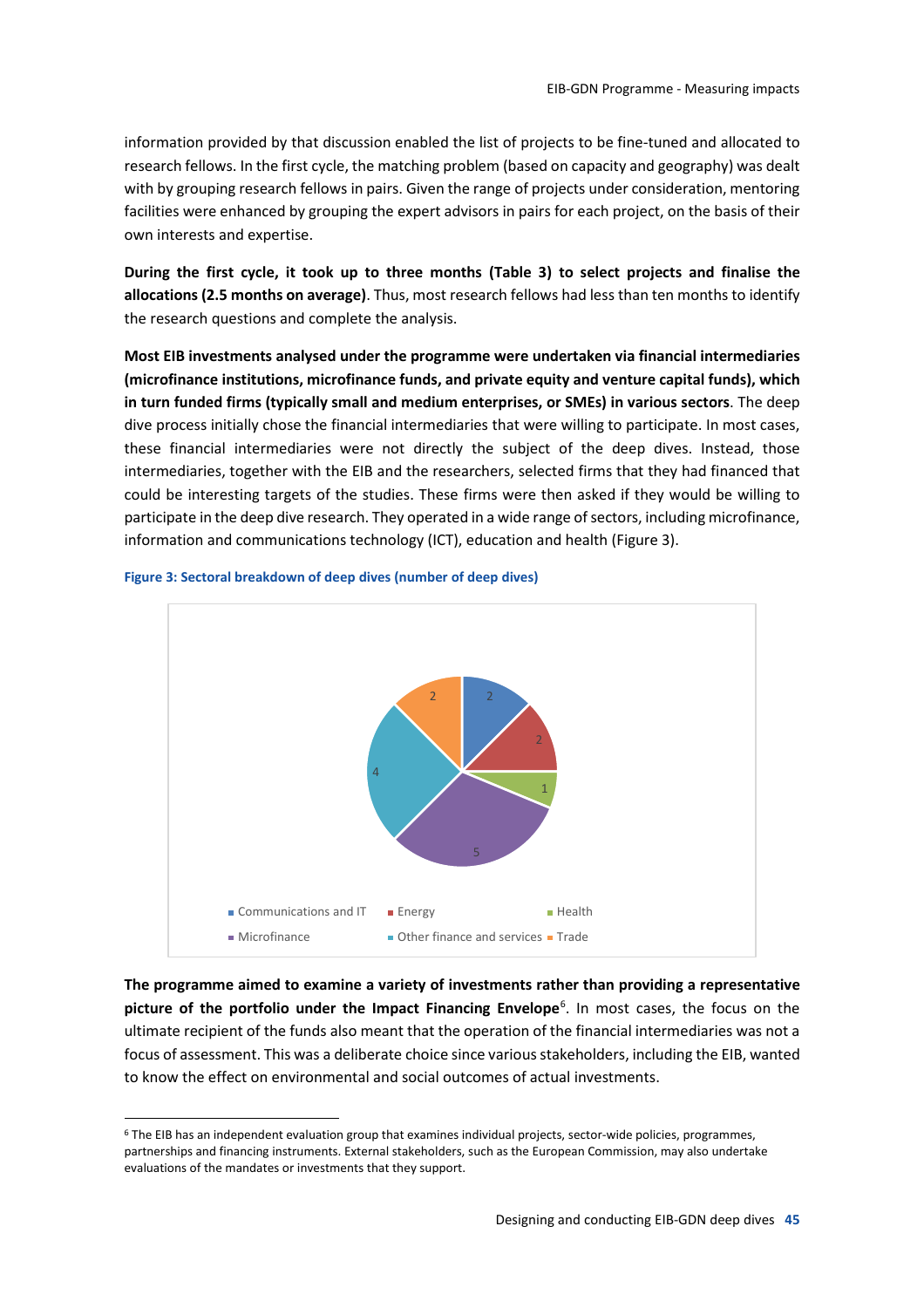**The choice of sectors for the deep dives (Table 2) was guided by practical criteria (willingness to participate) and feasibility concerns (for studies that could be completed under the resources allocated to the programme)**. This differed from a sector-based strategy, which could include a series of studies in a given sector and deepen learning about what works in different contexts.

**The opportunistic approach also partly explains the wide geographic distribution of the deep dives**. Twelve of the deep dives were in eight African countries: Benin (one), Cameroon (one), Côte d'Ivoire (one), Ethiopia (two), Ghana (one), Kenya (three), Nigeria (two) and Senegal (one). Two were in multiple African countries. Two were in the Caribbean (Haiti and Jamaica). None were in the Pacific. This precluded any strategic focus on certain sub-regions, but had the advantage of covering a diverse group of ACP countries.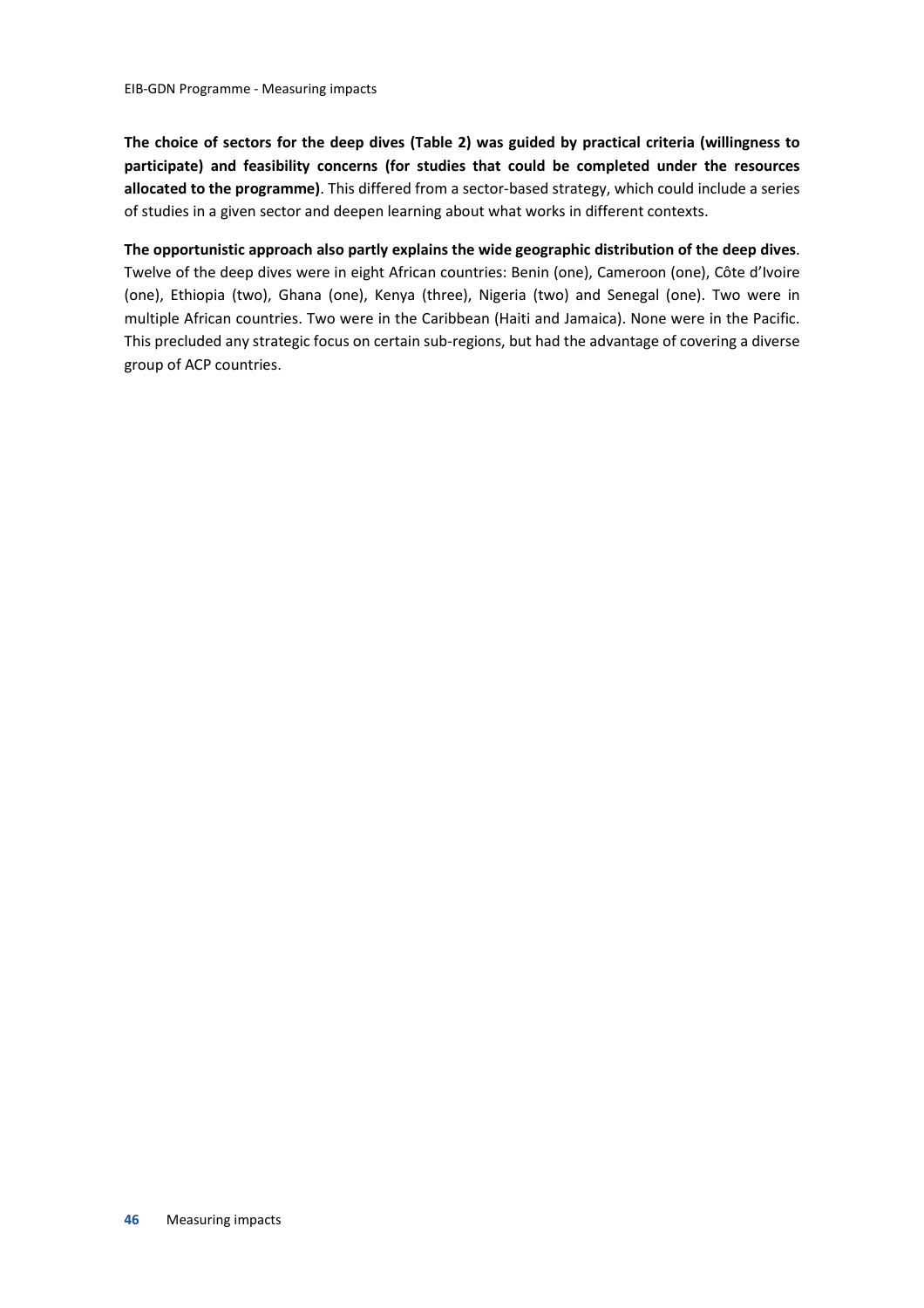| Ó |                      |
|---|----------------------|
|   | .<br>}<br>}          |
|   |                      |
|   |                      |
|   | :<br>;<br>;          |
|   |                      |
|   | ı                    |
|   |                      |
|   | $\ddot{\dot{}}$<br>١ |
|   | ļ                    |
|   | J                    |
|   |                      |
|   |                      |
|   |                      |
|   |                      |
|   |                      |
|   | l                    |
|   | ì                    |
|   |                      |
|   | Ï<br>١               |

Table 2: Characteristics of projects selected and research questions **2: Characteristics of projects selected and research questions**

| Cameroon                                                                                                                                                                                                                                                                                                          | Kenya                                                                                                                                                                                                         | Ethiopia                                                                                                                                                                                                                                                                                                            | countries<br>Multiple                                                                                                                                                                                                       | Kenya                                                                                                                                         | Country                            |
|-------------------------------------------------------------------------------------------------------------------------------------------------------------------------------------------------------------------------------------------------------------------------------------------------------------------|---------------------------------------------------------------------------------------------------------------------------------------------------------------------------------------------------------------|---------------------------------------------------------------------------------------------------------------------------------------------------------------------------------------------------------------------------------------------------------------------------------------------------------------------|-----------------------------------------------------------------------------------------------------------------------------------------------------------------------------------------------------------------------------|-----------------------------------------------------------------------------------------------------------------------------------------------|------------------------------------|
|                                                                                                                                                                                                                                                                                                                   | Ventures<br><b>Africa</b><br>Novastar East                                                                                                                                                                    | Direct                                                                                                                                                                                                                                                                                                              | Direct                                                                                                                                                                                                                      | TLCom                                                                                                                                         | Financial<br>intermediary          |
| Nachtigal                                                                                                                                                                                                                                                                                                         | SOKO Project                                                                                                                                                                                                  | N-BIRR                                                                                                                                                                                                                                                                                                              | Exchange<br>Fund (TCX)<br>Currency                                                                                                                                                                                          | Ajua CRM                                                                                                                                      | be evaluated<br>Company to         |
| Energy                                                                                                                                                                                                                                                                                                            | Trade                                                                                                                                                                                                         | services<br>and other<br>Finance<br>related                                                                                                                                                                                                                                                                         | services<br>and other<br>related<br>Finance                                                                                                                                                                                 | $\bar{\Omega}$                                                                                                                                | activity<br>economic<br>Sector of  |
| and training.<br>- The potential impacts of Nachtigal Hydro Power<br>enrolment and attendance in vocational schools?<br>training equipment lead to increased student<br>- Does the renovation or building of school<br>Company investments on vocational education<br>infrastructure and the provision of quality | - Is there a differentiated impact of SOKO by<br>- For artisans, what are the main impacts of<br>gender?<br>company affiliation on income, skills, access to<br>healthcare and education, and poverty status? | - How effective are nor-price factors in affecting<br>the demand for mobile money use in utility bill<br>- What is the average stated willingness to pay<br>- How sensitive to price is the demand for mobile<br>payments?<br>for mobile money use in utility bill payments?<br>money use in utility bill payments? | - How has foreign exchange volatility been? Is it<br>- What is the willingness to pay for hedging?<br>costly?<br>- In a given African country, how has<br>currency) and why?<br>infrastructure been financed (local or hard | - What is the impact of CRM software on<br>adoption?<br>customer volume and sales performance?<br>- What are the determinants of CRM software | Key research questions             |
| $\mathbf I$<br>$\mathbf I$<br>Econometric estimation<br>Theory of change                                                                                                                                                                                                                                          | propensity score matching<br>Econometrics (t-test, regressions,<br>Qualitative research<br>Theory of change                                                                                                   | - Qualitative research (interviews)<br>and a probit model estimation)<br>contingent valuation methodology<br>pay (using stated preferences on<br>random given attributes, the<br>Estimation of the willingness to                                                                                                   | - Construction of a financial model<br>- Qualitative and quantitative<br>sisheue                                                                                                                                            | instrumental variables)<br>Econometrics (with the use of two<br>Theory of change (TOC)                                                        | Principal method of assessment     |
| Yes                                                                                                                                                                                                                                                                                                               | Yes                                                                                                                                                                                                           | Yes                                                                                                                                                                                                                                                                                                                 | Yes                                                                                                                                                                                                                         | change)<br>use of theory of<br>No (except the                                                                                                 | used?<br>Mixed methods             |
| interviews)<br>Yes (surveys,                                                                                                                                                                                                                                                                                      | interviews)<br>Yes (surveys,                                                                                                                                                                                  | semi-structured<br>interviews)<br>Yes (surveys and                                                                                                                                                                                                                                                                  | interviews)<br>Yes (qualitative                                                                                                                                                                                             | Yes (surveys)                                                                                                                                 | generated?<br><b>Original data</b> |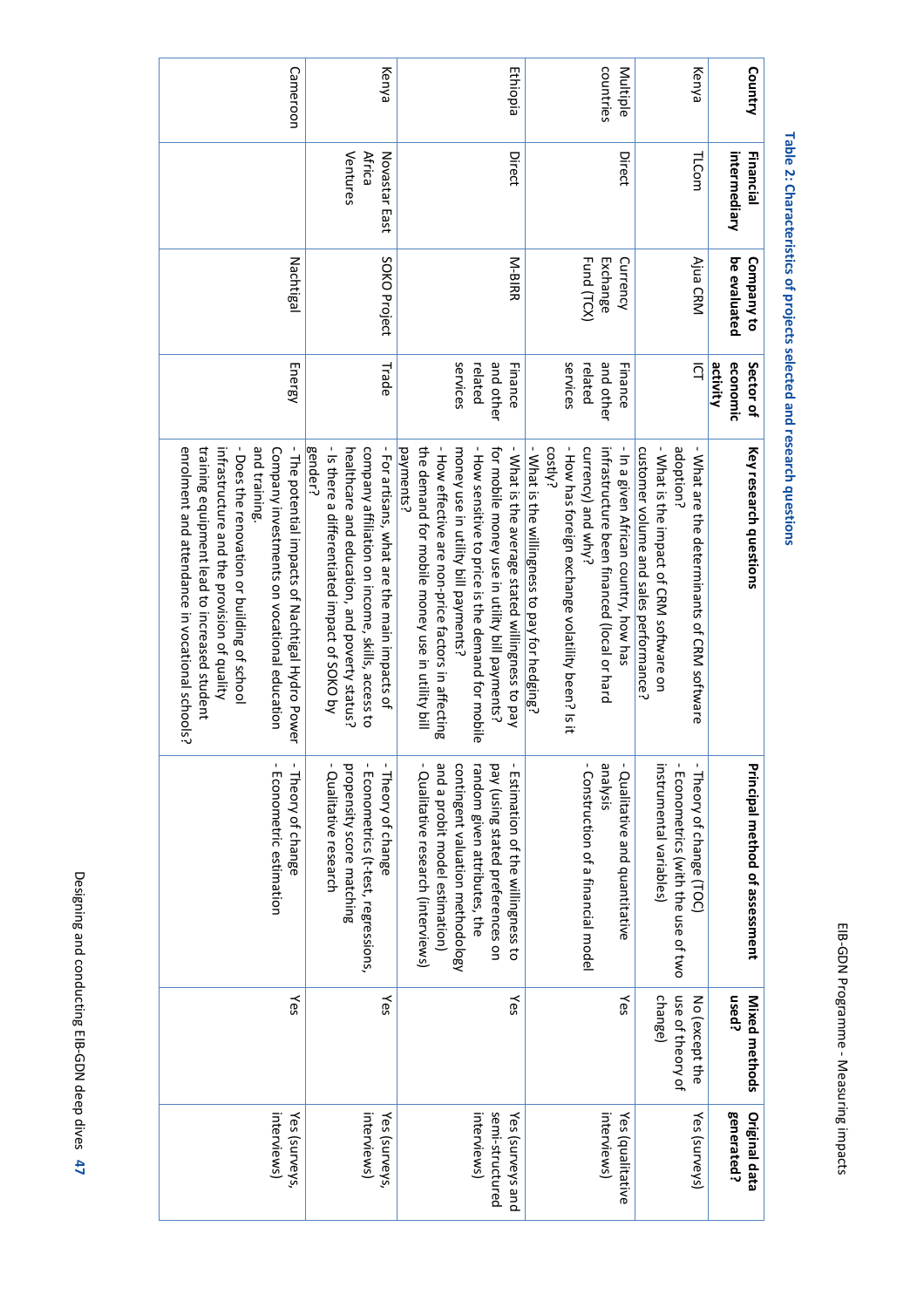| i<br>ľ  |
|---------|
|         |
|         |
|         |
|         |
| S       |
| ļ       |
| ó<br>۱  |
|         |
|         |
| : :     |
|         |
|         |
|         |
| ı       |
|         |
|         |
|         |
|         |
|         |
|         |
| o       |
|         |
|         |
| ֡֡֡֡֡֡֡ |
|         |
| i       |

| Country        | intermediary<br>Financial | be evaluated<br>Company to | economic<br>Sector of<br>activity | Key research questions                                                                    | Principal method of assessment                                            | used?<br>Mixed methods | generated?<br><b>Original data</b> |
|----------------|---------------------------|----------------------------|-----------------------------------|-------------------------------------------------------------------------------------------|---------------------------------------------------------------------------|------------------------|------------------------------------|
| <b>Nigeria</b> | Ventures<br>Energy Access | RenSource                  | Energy                            | - What is the profile of Solar_Co's customer<br>base?                                     | $\mathbf I$<br>- Theory of change<br>Descriptive statistics               | Υes                    | interviews)<br>Yes (surveys,       |
|                |                           |                            |                                   | Solar_Co solar energy?<br>- What drives some merchants to subscribe to                    | propensity score matching and<br>Econometrics (including using            |                        |                                    |
|                |                           |                            |                                   | - How do Solar_Co customers benefit from the<br>service?                                  | endogenous switching regression<br>ESR) approaches)                       |                        |                                    |
| Jamaica        |                           | Development                | Finance                           | - What is the impact of DBJ loans on microfinance                                         | -Econometrics (instrumental                                               | Yes                    | Yes (surveys,                      |
|                |                           | Bank of                    | and other                         | institutions?                                                                             | variable and two-stage least                                              |                        | interviews)                        |
|                |                           | Jamaica (DBJ)              | related                           | - What is the impact of DBJ loans on the                                                  | squares (2SLS))                                                           |                        |                                    |
|                |                           |                            | services                          | performance of SMEs?                                                                      | - Qualitative analysis and review of<br>public quantitative documentation |                        |                                    |
| Ghana          |                           | Baobab                     | Finance                           | - Has BMC been reaching the poorest women in                                              | - Theory of change                                                        | γes                    | Yes (surveys,                      |
|                |                           | Microfinance               | and other                         | its areas of operation?                                                                   | - Econometrics (average treatment                                         |                        | interviews)                        |
|                |                           | Company                    | related                           | - Has microcredit impacted women's economic                                               | effect, including using propensity                                        |                        |                                    |
|                |                           | (BMC)                      | services                          | operations?<br>empowerment in the five districts of BMC                                   | score matching and inverse<br>probability weighting (IPV))                |                        |                                    |
|                |                           |                            |                                   | - Has there been a reduction in the poverty level<br>of BNC's female clients?             | Qualitative research                                                      |                        |                                    |
| Haiti          |                           | (ACME)<br>Microfinance     | and other<br>Finance              | - Did the receipt of an ACNE loan strimmete the<br>expansion of Haitian microenterprises? | $\mathbf I$<br>Econometrics (using matching)                              | γes                    | interviews)<br>Yes (surveys,       |
|                |                           |                            | related                           | - Did it help Haitian microenterprises acquire                                            |                                                                           |                        |                                    |
|                |                           |                            | services                          | more fixed business assets?                                                               |                                                                           |                        |                                    |
|                |                           |                            |                                   | - Did it have an impact on the profits of<br>microenterprises?                            |                                                                           |                        |                                    |
| Côte           | <b>LMDF</b>               | Première                   | Finance                           | - Understand the profile of beneficiaries and                                             | J.<br>Econometrics                                                        | 종                      | Yes (surveys)                      |
| d'Ivoire       |                           | Agence de                  | and other                         | former beneficiaries                                                                      |                                                                           |                        |                                    |
|                |                           | Microfinance               | related                           | - Assess whether they have benefited, and if so                                           |                                                                           |                        |                                    |
|                |                           | <b>PAMF-CI</b>             | services                          | how, from borrowing (in terms of business                                                 |                                                                           |                        |                                    |
|                |                           |                            |                                   | success, incomes, wealth and subjective well-<br>being).                                  |                                                                           |                        |                                    |
|                |                           |                            |                                   | - Measure customer satisfaction and draw                                                  |                                                                           |                        |                                    |
|                |                           |                            |                                   | strategic and operational lessons to inform the                                           |                                                                           |                        |                                    |
|                |                           |                            |                                   | design and implementation of operations.                                                  |                                                                           |                        |                                    |

**48** Measuring impacts Measuring impacts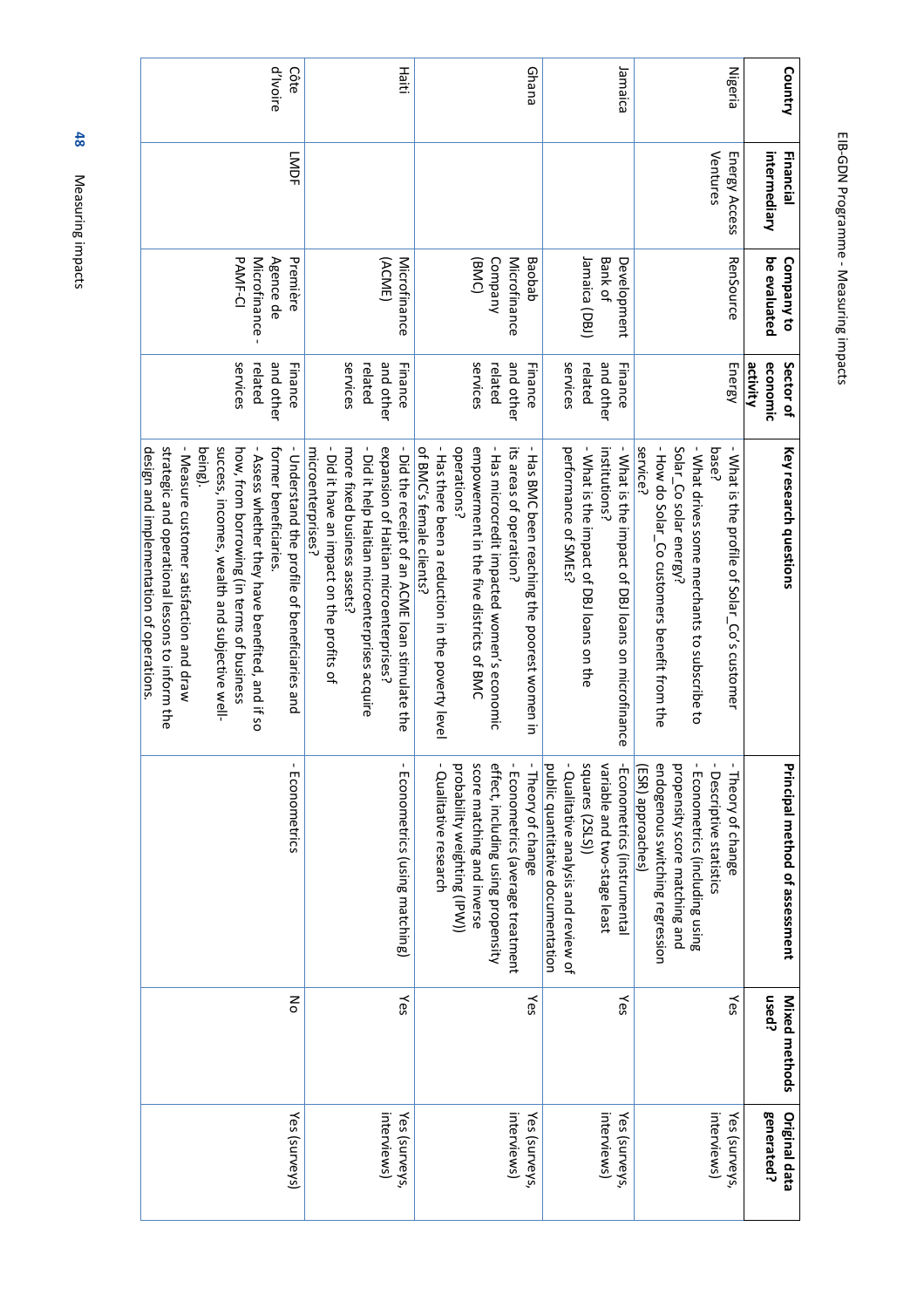| F                |
|------------------|
|                  |
|                  |
|                  |
|                  |
|                  |
| Í                |
| )<br>;<br>;<br>; |
|                  |
|                  |
|                  |
|                  |
|                  |
|                  |
| ı                |
|                  |
|                  |
|                  |
|                  |
|                  |
|                  |
| j                |
|                  |
|                  |
|                  |
| i                |
|                  |
| š                |

| Country        | Financial    | Company to                                    | Sector of                                   | Key research questions                                                                                                                                                                                                                                                                                                                                                                                                           | Principal method of assessment                                                                                                                                     | Mixed methods | <b>Original data</b>                                       |
|----------------|--------------|-----------------------------------------------|---------------------------------------------|----------------------------------------------------------------------------------------------------------------------------------------------------------------------------------------------------------------------------------------------------------------------------------------------------------------------------------------------------------------------------------------------------------------------------------|--------------------------------------------------------------------------------------------------------------------------------------------------------------------|---------------|------------------------------------------------------------|
|                | intermediary | be evaluated                                  | activity<br>economic                        |                                                                                                                                                                                                                                                                                                                                                                                                                                  |                                                                                                                                                                    | <b>used?</b>  | generated?                                                 |
| <b>Nigeria</b> | Partech      | TradeDepot                                    | $\overline{Q}$                              | a select basket of goods for small retailers?<br>- To what extent do retailers who use the<br>distribution platform lowered the supply price of<br>- To what extent has the company's digital retail<br>company's digital retail distribution platform<br>- Which groups of small retailers benefit from the<br>to consumers?<br>platform pass on the lower supply price of goods<br>(specifically women and young individuals)? | $\mathbf{I}$<br>- Quantitative methods<br>$\blacksquare$<br>Literature review<br>Theory of change                                                                  | 종             | Yes (surveys)                                              |
| Benin          | PAMIGA       | PAMIGA<br><b>RENACA/</b>                      | services<br>and other<br>Finance<br>related | - How do these mechanisms explain differences<br>agriculture in general, and in irrigation<br>smallholder farmers' decisions to invest in<br>farmers?<br>technology in particular?<br>in irrigation technology adoption among<br>market mechanisms are associated with<br>Wrich financial and output market and non-                                                                                                             | - Qualitative analysis<br>- Econometrics<br>- Descriptive statistics<br>- Theory of change                                                                         | ≿es           | focus groups)<br>Yes (surveys,                             |
| Multiple       |              | Guarantee<br>Facility (AEGF)<br>Africa Energy | services<br>and other<br>Finance<br>related | the viability of energy projects by reducing the<br>- Demonstrate how such instruments improve<br>financing costs<br>Africa.<br>mitigation instruments for energy projects in<br>Review the case studies of the use of risk                                                                                                                                                                                                      | benefit analysis<br>(impact, costs and so on)<br>- Reviews of former case studies<br>- Literature review<br>Realisation of a case study: cost-<br>Theory of change | Yes           | Yes (interviews)                                           |
| Senegal        | ସି           | <b>NEST</b>                                   | pue<br>education<br>related<br>Health,      | demand for midwife-led care services better than<br>stories (that is, visualisation) influence patient<br>- Does the provision of information via short<br>services? Why?<br>- How willing are patients to pay for and to use<br>basic information?<br>midwife-led monitoring and delivery care<br>Who are the NEST patients?                                                                                                    | - Descriptive statistics<br>$\mathbf{I}$<br>- Theory of change<br>- Field experiment<br>Qualitative analysis<br>Auction methods                                    | Υes           | experiments)<br>and field<br>focus groups<br>Yes (surveys, |

Designing and conducting EIB-GDN deep dives Designing and conducting EIB-GDN deep dives 49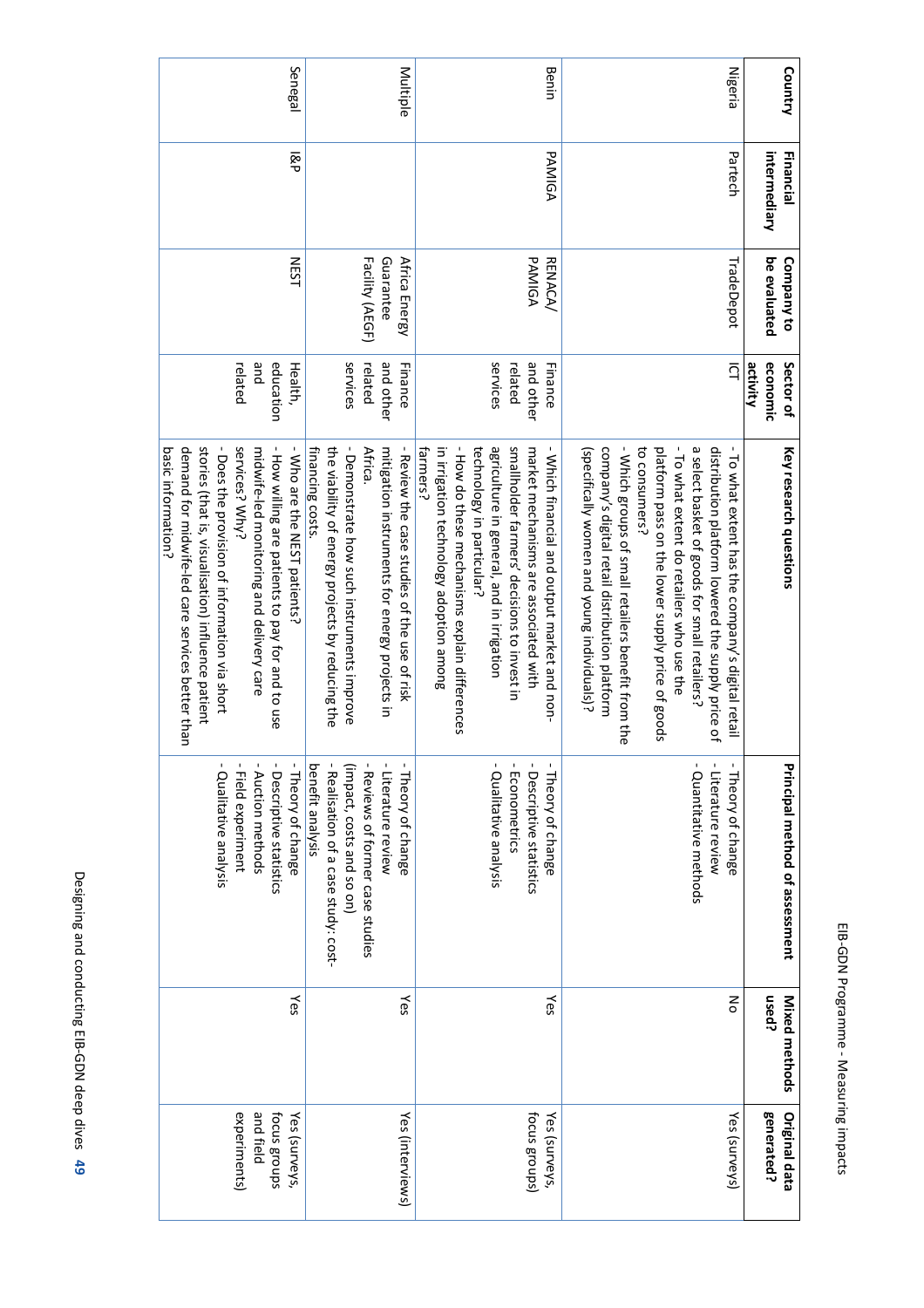# EIB-GDN Programme EIB-GDN Programme - Measuring impacts Measuring impacts

| Country  | Financial                                                     | Company to      | Sector of      | Key research questions                              | Principal method of assessment       | <b>Nixed methods</b> | Original data    |
|----------|---------------------------------------------------------------|-----------------|----------------|-----------------------------------------------------|--------------------------------------|----------------------|------------------|
|          | intermediary                                                  | be evaluated    | economic       |                                                     |                                      | used?                | generated?       |
|          |                                                               |                 | activity       |                                                     |                                      |                      |                  |
| Ethiopia |                                                               | Cepheus         | Finance        | - Sylat are the main parriers to financial access - | - Descriptive statistics             | š                    | Yes (online and  |
|          |                                                               | Growth          | and other      | for firms in Ethiopia', How do they influence the   | - Econometrics (including using      |                      | field surveys)   |
|          |                                                               | Capital/        | related        | different types of growth-oriented investments?     | instrumental variable and            |                      |                  |
|          |                                                               | <b>Novastar</b> | services       | - Does a lack of access to finance constrain firm   | propensity score matching            |                      |                  |
|          |                                                               |                 |                | growth and invextment decisions?                    |                                      |                      |                  |
| Kenya    | Novastar East                                                 | poa! internet   | $\overline{a}$ | - How did providing free internet access to         | - Non-experimental econometrics      | γes                  | Yes (surveys and |
|          | <b>Africa</b>                                                 |                 |                | schools in Kenya affect student outcomes            | (including using inverse probability |                      | interviews)      |
|          | Ventures                                                      |                 |                | (including internet skills) ICT skills) school      | weighting and propensity score       |                      |                  |
|          |                                                               |                 |                | attendance and access to e-education)?              | matching                             |                      |                  |
|          |                                                               |                 |                | - Determination of customer satisfaction and        | - Qualitative research               |                      |                  |
|          |                                                               |                 |                | related challenges.                                 |                                      |                      |                  |
|          | Note: ICT refers to Information and Communications Technology |                 |                |                                                     |                                      |                      |                  |

Source: EIB-GDN (2019, 2020, 2021) *Source: EIB-GDN (2019, 2020, 2021)*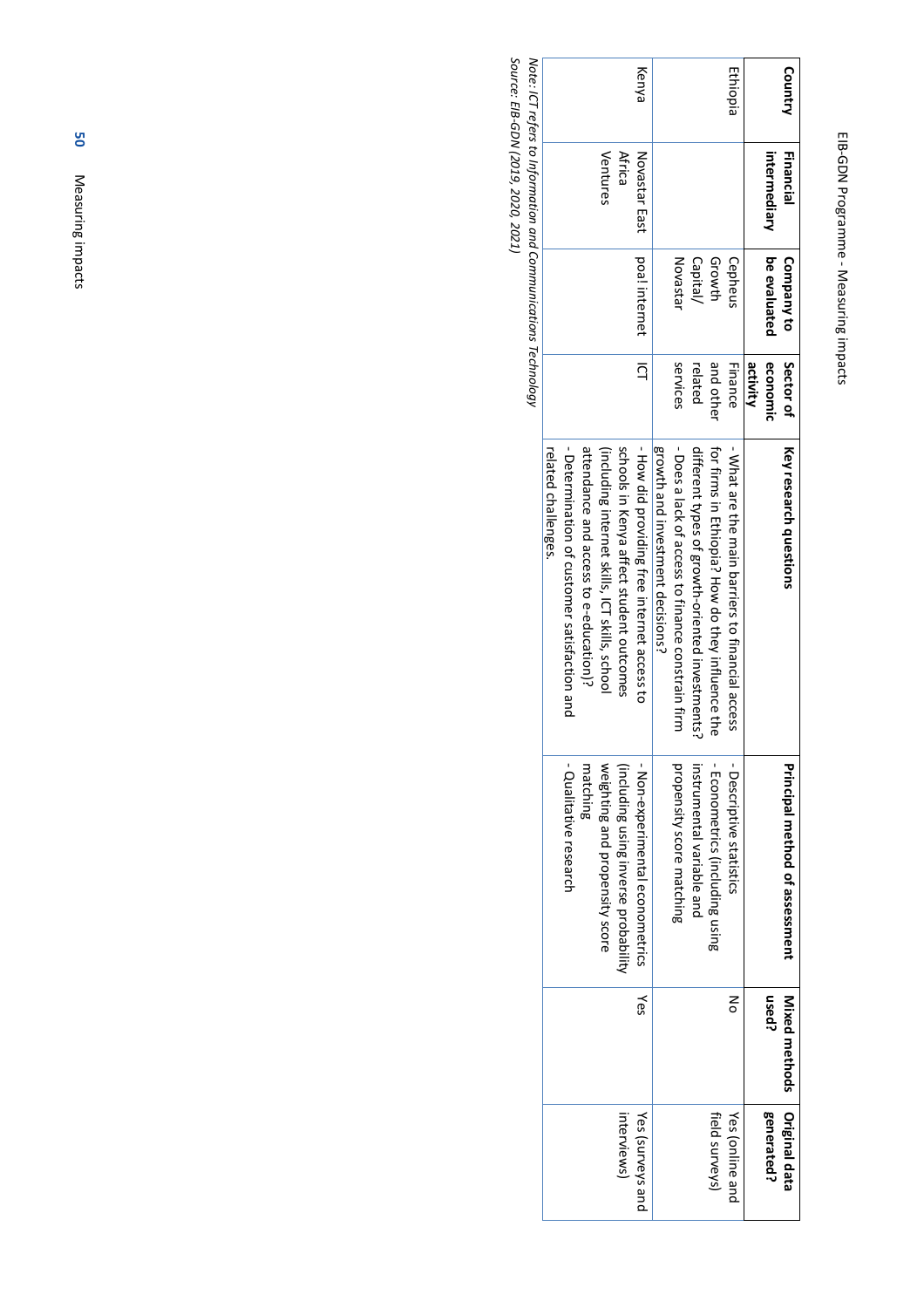#### **2.2. Defining the research/evaluation questions**

**The programme demonstrated that deep dive studies could be valuable to companies and the EIB while appealing to the academic interests of researchers and expert advisors with technical rigour**. This meant that the initial identification of a question by the research fellow was generally followed by iterative discussions with the EIB team, the project promoters and the expert advisors.

**Based on these discussions (and in line with the objectives of the deep dive programme presented in Box 5 in Chapter 1), the research fellows adjusted the research focus to meet the expectations of the EIB and its clients and to fit with the particularities of the business models**. In many cases these were not initially fully understood by the researchers, who were not experienced with private-sector operations. The iterations between the companies and the research fellows helped to fit the research ambitions with what would be practically feasible in terms of timeline and data availability. Several iterations were often needed, with many of the discussions facilitated by the EIB team. Few of the research fellows had experience communicating with private-sector companies, and often presented their ideas in a highly technical and academic manner. It was sometimes hard for the private-sector companies to see how the research could be of interest to them. The EIB team and, in some cases the expert advisors, acted in many cases as "translators" between the young researchers and the privatesector counterparts, particularly at the initial stage.

**Table 2 shows the research questions that were the focus of the assessments**. Many of the questions were of clear interest to the company as well as to the EIB, such as more information about the customer base. This spanned a wide range of services, including take-up of microfinance loans, midwifery services or use of telecommunications for mobile payments. Collecting this detailed profile information, which went beyond the information the project promoters could reasonably collect on a regular basis, gave the EIB deeper insights into its social impact, particularly whether the customer base served relatively poor and disadvantaged groups. The profile information was also often useful for commercial purposes, and in some cases more detailed commercially relevant information was collected, including the willingness to pay for services that would affect the companies' bottom line materially, or the degree of satisfaction with the service the company has provided (see Chapter 3 for further information about the use of deep dives).

**In many cases it was relatively easy to identify overlapping interests**. In most cases, however, the research ambitions of the research fellows had to be narrowed to fit with the availability of data, time and financial resources. As noted in the earlier chapters, the other stakeholders sometimes had objectives that differed markedly from research fellows' original proposals<sup>7</sup>. While some shared the research priorities initially identified by the research fellows, most had more immediate operational questions in mind, which required different research methods. For example, in one of the studies, the research fellows initially proposed using satellite data to study the effect on economic activity in the area over time. Since this aspect was already being assessed by another investor, the company asked the researchers to focus on a relatively small sub-component – the upgrade of training programmes in the affected communities – to see if their social investments were helping to improve the lives of people in the affected communities. This required a reassessment of the research proposal.

 $7$  For more than ten deep dives, firms reported that they had accepted to take part in the deep dive exercise because they were convinced that it would help later expansion. In four of the deep dives, research fellows had to use the argument that the EIB required an evaluation.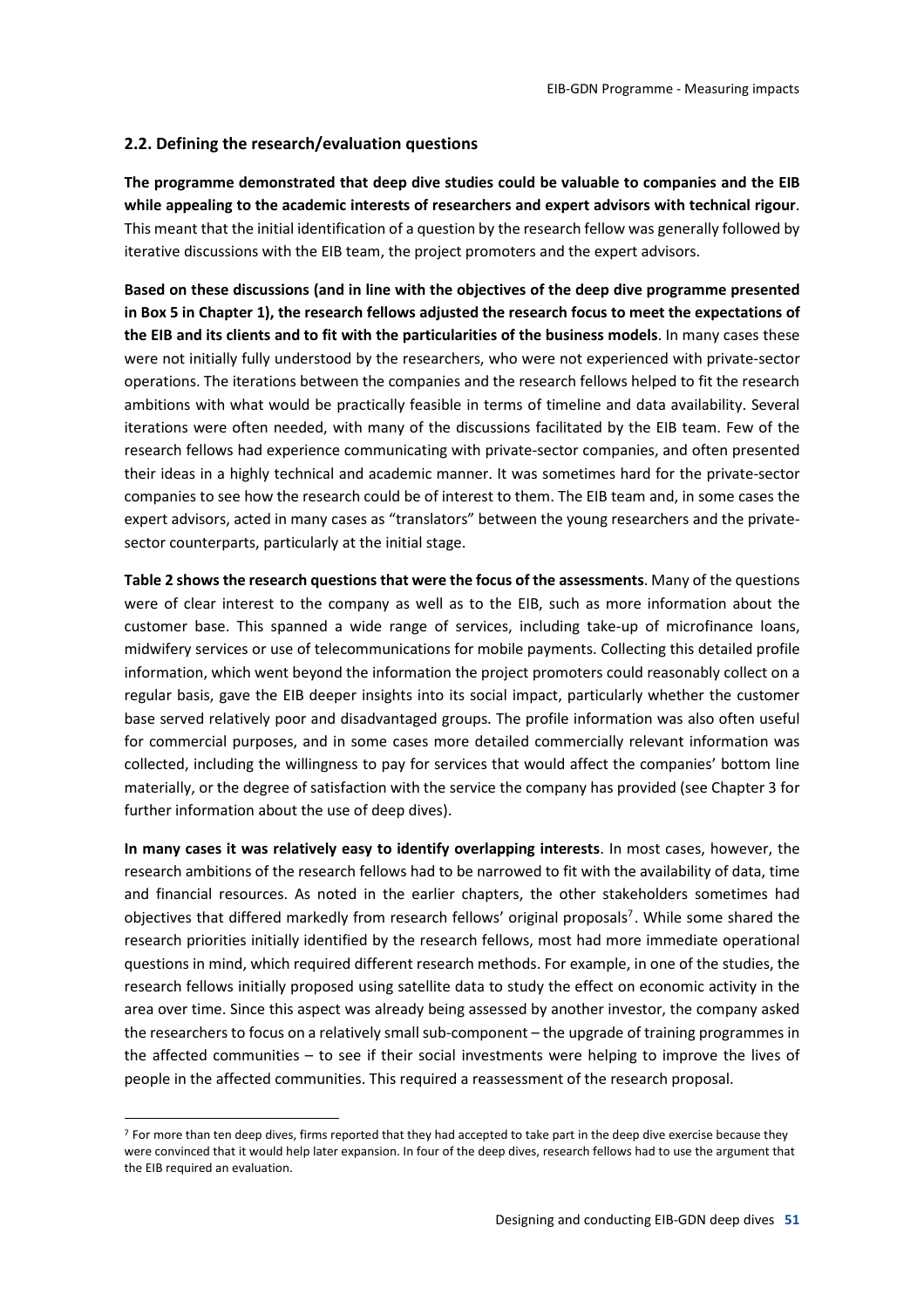**This process of interaction to identify suitable research questions proved essential to ensure both operational and academic relevance for the studies**. The average time from the choice of a project to the start of relevant research activities was two to four weeks.

#### **2.3. Development and review of the research plan**

**Once the research questions were defined, the research fellows wrote up their approach, defining what data and methods were going to be used to address them**. This document was then reviewed by the expert advisors and the EIB, who typically raised questions about whether the methodology selected would enable the research questions to be answered, the likely availability of the data to implement the methodology, and the realism of the implementation plan. The research plans were typically revised at least once after the initial round of comments. The research fellows were responsible for keeping the private-sector companies updated on the research plans.

**A key part of the review centred on recreating the theory of change of the intervention, which was key to understanding the pathways through which the companies' inputs would affect the outcomes**. A theory of change presents which assumptions are key to ensuring that project inputs will lead to stated outcomes. It discusses how inputs, such as materials or staff bought with loan proceeds, are combined through activities (production processes) that lead to outputs such as products. Assumptions include the availability of factors of production and efficiency of implementation. A theory of change outlines how such products are marketed and sold, thus generating outcomes such as increased revenues, and impacts on the incomes and well-being of those who benefited from the loans. Key assumptions are the demand for the products, the marketing skills of the sellers and how they manage the revenues generated. Such a theory of change can be used to identify the key assumptions that connect inputs to outcomes and can thus be the subject of the most relevant research questions. A theory of change is also important for understanding the reasons behind quantitative research findings regarding impact.

**The managers of the companies that benefited from the loans envisaged a logic chain when interviewed, and the research fellows reconstructed the theory of change in conjunction with EIB staff and the expert advisors**. About one-third of the survey responses of the expert advisors expressed the view that the project did not have a fully articulated theory of change. A similar percentage felt that economic theory could have been used more by research fellows in crafting the theory of change. This was an area where the expert advisors showed their value added to the process and made suggestions to clarify key assumptions critical to determining outcomes.

**Box 4: How do interactions between research fellows and expert advisors affect the preparation of research work? Assessing the impact of SOKO**

**The EIB supports investment companies and funds in African, Caribbean and Pacific countries, which in turn have invested in local small and medium enterprises**. SOKO is a Nairobi-registered firm that has been financed by Novastar, an investment fund company based in Kenya and Nigeria. It designs ethically sourced fast-fashion jewellery and accessories, which are produced by a growing network of low-income artisans in Kenya, and sells the products online to consumers in the West through hundreds of fashion boutiques, large established retail chains and direct online channels. SOKO's central innovation is its variable cost "virtual factory" of artisans managed by a proprietary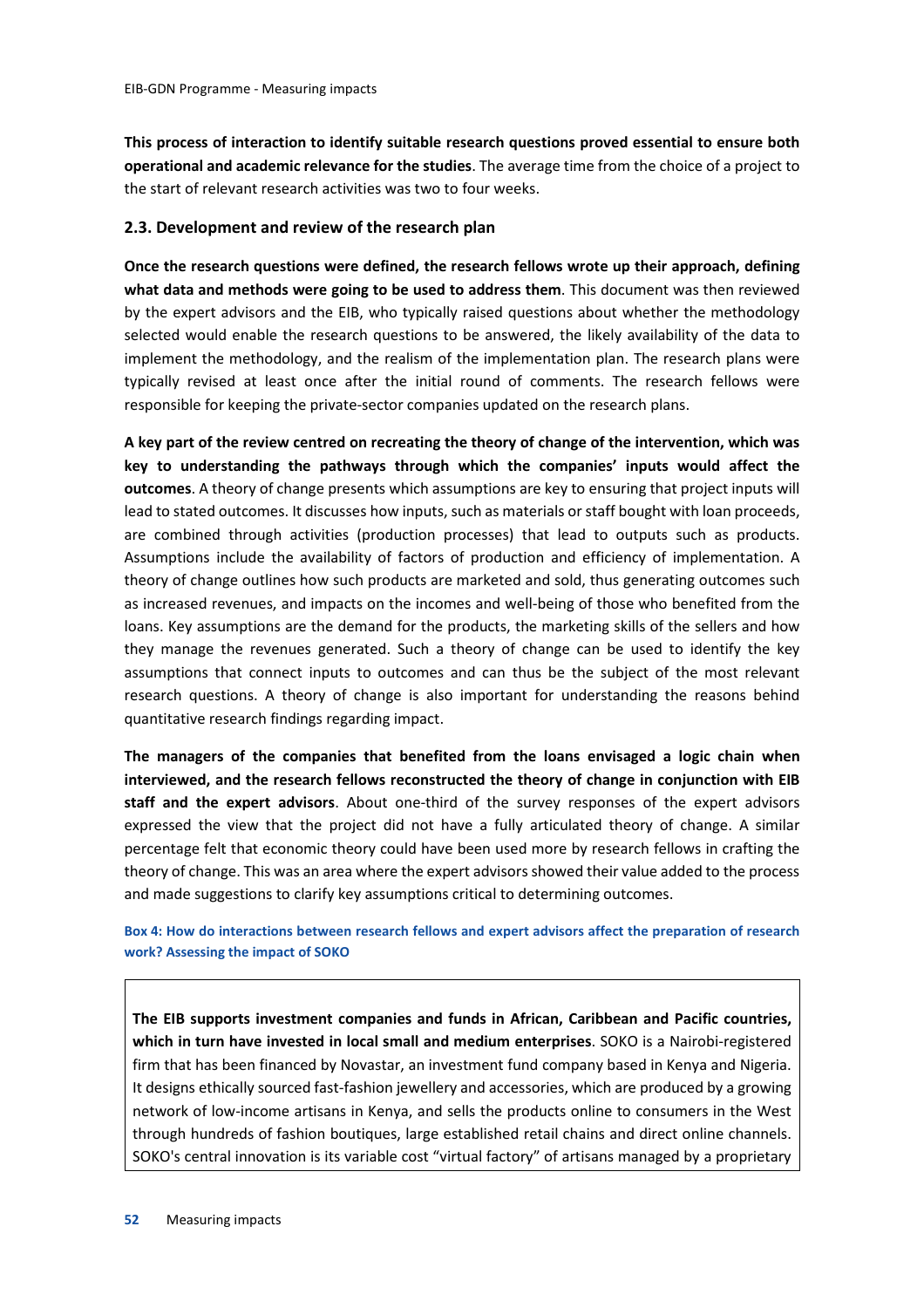mobile technology platform. It uses smartphones to connect independent artisans and global customers directly.

**The project undertaken by two research fellows of the GDN and supervised by two expert advisors investigated the social impact of SOKO membership in Kibera, a suburb of Nairobi**. The initial research questions formulated by the research fellows asked whether SOKO membership enhanced income and sustainable skills, as well as investments, children's education, family health and labour market participation. The methodology proposed was to compare SOKO members (lead artisans who are workshop owners and workers) with a counterfactual group of potential SOKO members through a propensity score matching (PSM) technique.

**After a first round of review and suggestions by EIB staff and the expert advisors, the proposal was amended**. First, with the help of expert advisors, a sound theory of change between the SOKO inputs and the impacts was formulated based on human capital theory. In SOKO's case, the human capital investment consisted of on-the-job training for lead artisans and workers. Second, on the suggestion of expert advisors, the research questions were modified to be more specific and to include the following: the impact of SOKO affiliation on lead artisan and worker income, access to health and education, skills, poverty status, issues of income diversification and whether women were motivated to participate.

**A survey was designed with the support of the expert advisors in framing the questions and administered to the treatment and control groups**. Problems arose in achieving the required number of interviews for the treatment and control artisans, because the sample frame was incomplete. Various techniques were employed to amend this, particularly "snowballing," whereby an artisan was asked for contacts with other artisans.

**The initial method employed for the analysis was comparison of means for diverse variables among SOKO- and non-SOKO-affiliated artisans**. This method cannot provide attribution for the differences, so the expert advisors recommended using econometric techniques. This was done, and a propensity score matching methodology was used to select the most similar non-SOKO artisans to those who were SOKO members. The result was a sounder analysis of impact on economic and noneconomic aspects of artisans' well-being, and a more detailed analysis of the social impact of SOKO.

**As a measure of welfare and living conditions, a Poverty Probability Index was used, despite recognised weaknesses**. Several other variables thought to be correlated with welfare were tested. The end result was that workers with SOKO affiliation seem to enjoy higher welfare levels, and SOKO seems to have had a positive social impact on lead artisans and workers. With some caveats, these conclusions appear to be valid, although more robustness checks are needed.

**There were other areas where expert advisors contributed, such as the feasibility of methods, the adequacy of data and the write-up of the results (Boxes 1 and 2)**. Some initial drafts overreached in writing up conclusions when the methods to establish causality were imperfect. In several projects, expert advisors provided guidance on the proper wording of what constituted programme "impacts."

**An important issue was what method to use**. The programme aimed to employ rigorous methods using counterfactual analysis. In most cases, however, the so-called "gold standard" of randomised controlled trials could not be employed. Only one deep dive implemented a field experiment (Table 3). The short time frame, and the fact that many of the supported businesses had been operating for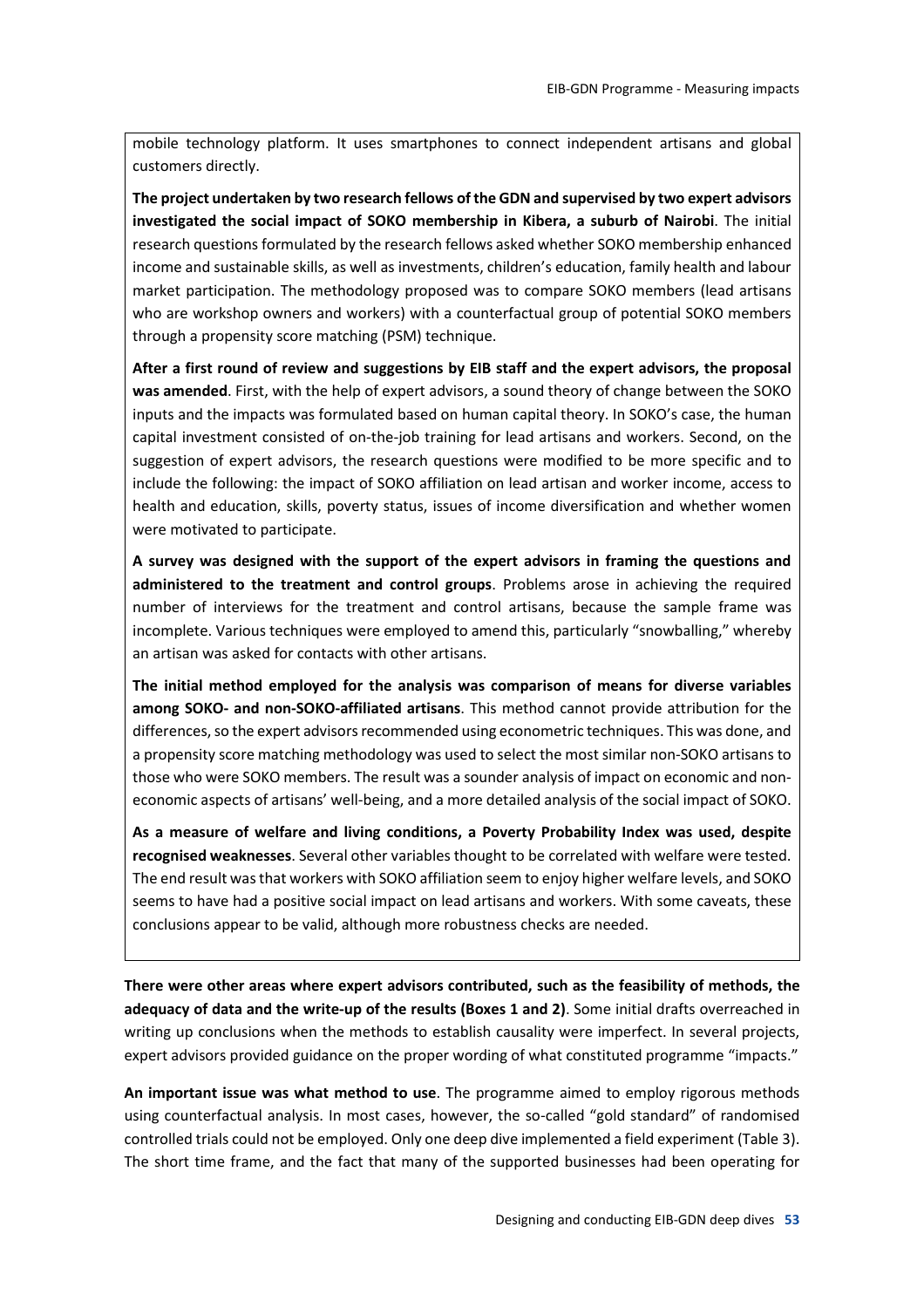several years and some time had passed since the receipt of support from the EIB or the funds, made it difficult to implement a randomised controlled trial. Most deep dives used quasi-experimental causal analysis and four relied on correlations to make their conclusions. A key lesson is that deep dives need to identify a protocol for what would constitute a "satisfactory" causal analysis under practical constraints.

| Research<br>cycle | Average<br>duration of<br>project<br>selection<br>(months) | Average<br>duration of<br>defining<br>research<br>questions<br>(months) | <b>Number using</b><br>randomised<br>controlled<br>trials | <b>Number using</b><br>other quasi-<br>experimental<br>techniques | <b>Number</b><br>unable to<br>do causal<br>analysis | Average cost<br>of research<br>including<br>researcher's<br>stipends (in<br>thousands of<br>euro) |
|-------------------|------------------------------------------------------------|-------------------------------------------------------------------------|-----------------------------------------------------------|-------------------------------------------------------------------|-----------------------------------------------------|---------------------------------------------------------------------------------------------------|
| Cycle 1           | 3                                                          | 3                                                                       | $\mathbf 0$                                               | $\overline{2}$                                                    | 3                                                   | 25.0                                                                                              |
| Cycle 2           | 3                                                          | $\overline{2}$                                                          | $\mathbf{1}$                                              | 4                                                                 | 0                                                   | 26.5                                                                                              |
| Cycle 3           | $\overline{2}$                                             | $\mathbf{1}$                                                            | $\mathbf 0$                                               | 4                                                                 | $\mathbf{1}$                                        | 28.5                                                                                              |
| Total             | 2.5                                                        | $\overline{2}$                                                          | $\mathbf{1}$                                              | 11                                                                | 4                                                   | 27.0                                                                                              |

#### **Table 3: Distribution of methods and cost of research across cycles**

**Another issue was the availability of data to conduct the analysis**. Expert advisors often warned about the difficulty that researchers would have, and they could not assume that data would be readily available. Primary data collection had to be worked into the budget and the available timeline. Researchers had to explore all possibilities to exploit secondary data. This is detailed in the next section. Box 2 provides examples of how criteria were used to adjust research designs.

**Box 2: Alternatives to complete counterfactual analysis when experimental or quasi-experimental methods are unfeasible**

**In the deep dive of the TCX investment, the original research design, besides providing information about major energy projects involving foreign providers, was an elaborate economic modelling of the social willingness to pay for hedging against exchange rate volatility in a power plant operated by a foreign provider in Tanzania**. Application to real data was disappointing, because Tanzania's exchange rate had been relatively stationary, with little short-run volatility over the recent past, whereas domestic prices showed limited fluctuations around a stable inflation trend. Hedging proved of little interest based on past exchange rate behaviour. The expert advisors guided the focus away from present conditions so that the deep dive evolved towards a full simulation analysis of the social willingness to pay for hedging against varying levels of exchange rate volatility. This analysis provided the hedging company with an estimation of the full demand function for its services and the public energy supplier with an instrument that would help evaluate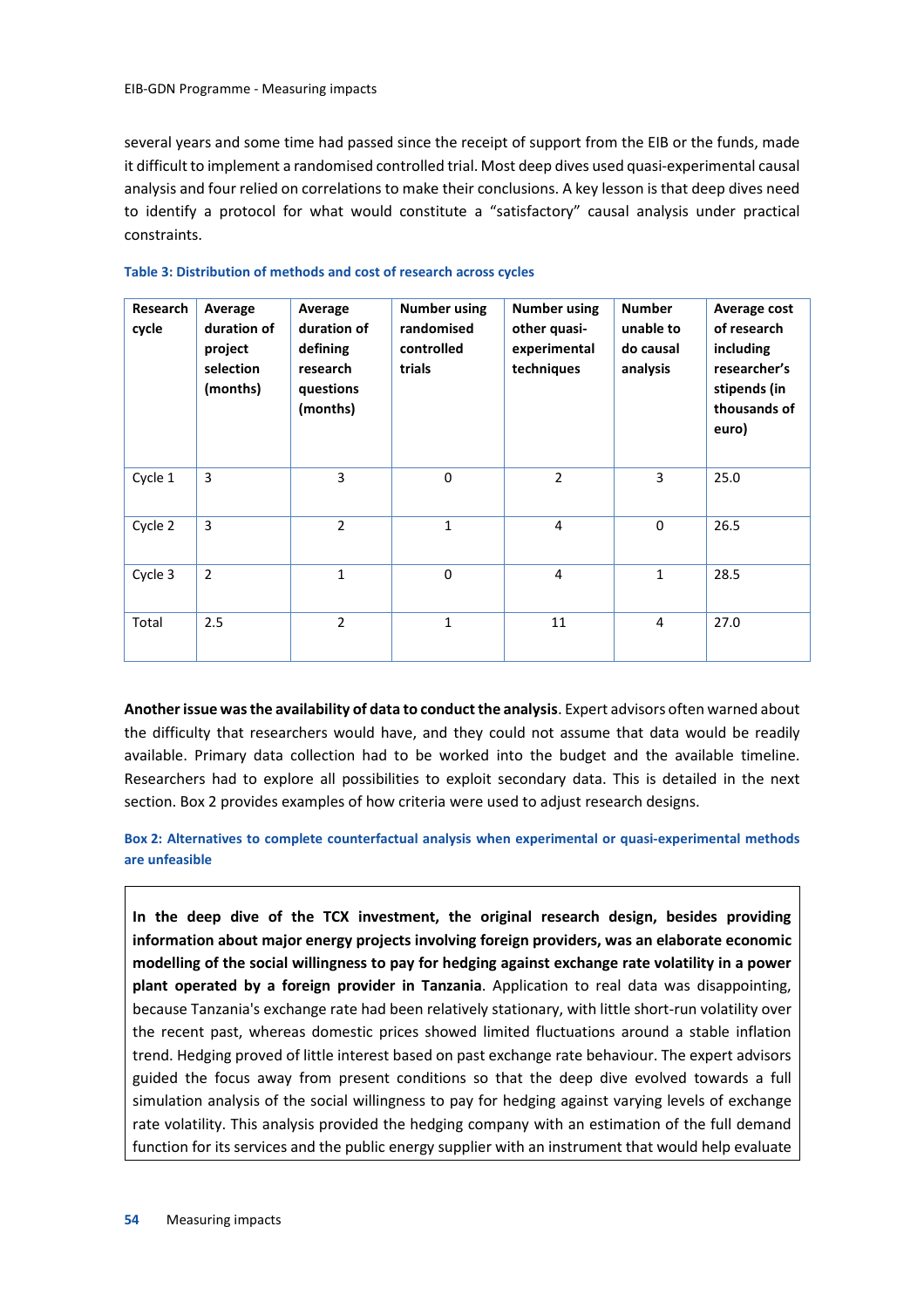the contracts offered by the hedging company, depending on key policy parameters like the extent of the pass-through of exchange risk to end users, risk aversion or time discount rate.

*Source: EIB-GDN (2021)*

**Researchers also had to be aware of the limited budget**, which allowed for a maximum of two field trips. Research fellows were invariably overoptimistic in their plans and had to adjust them to fit reality.

#### **2.4. Data collection and analysis**

**All the deep dives had to supplement the data provided by the companies with primary data gathered from surveys and interviews**. Survey design, data collection and data entry collectively took over 14 weeks on average (Figure 4). The survey questionnaires took an average of 25-35 minutes to conduct. In some cases, administrative data were helpful to identify basic client characteristics (such as data on gender from the client bases of telecoms providers), but did not have the requisite information on outcomes needed to address the research question. Deep dives invariably needed to build in a significant time period for surveys, interviews and focus groups to amass a sufficient database for analysis. The research fellows were generally able to achieve this within their time and resource constraints, despite the further restrictions imposed by the COVID-19 pandemic during 2020-2021.





*Source: Survey of research fellows*

**Expert advisors and the EIB were able to comment on most of the questionnaires and survey guides**. Some research fellows conducted interviews, but most employed local survey companies. Some conducted in-person interviews while others carried out interviews by phone or online, particularly as a result of the COVID-19 crisis. Research fellows reported generally being satisfied with the data collection. Pilot surveys were done in some cases. Expert advisors were not usually able to check on the quality of the data, except when the research fellows flagged anomalies. Expert advisors assumed that the research fellows had done the requisite due diligence to assure reliability.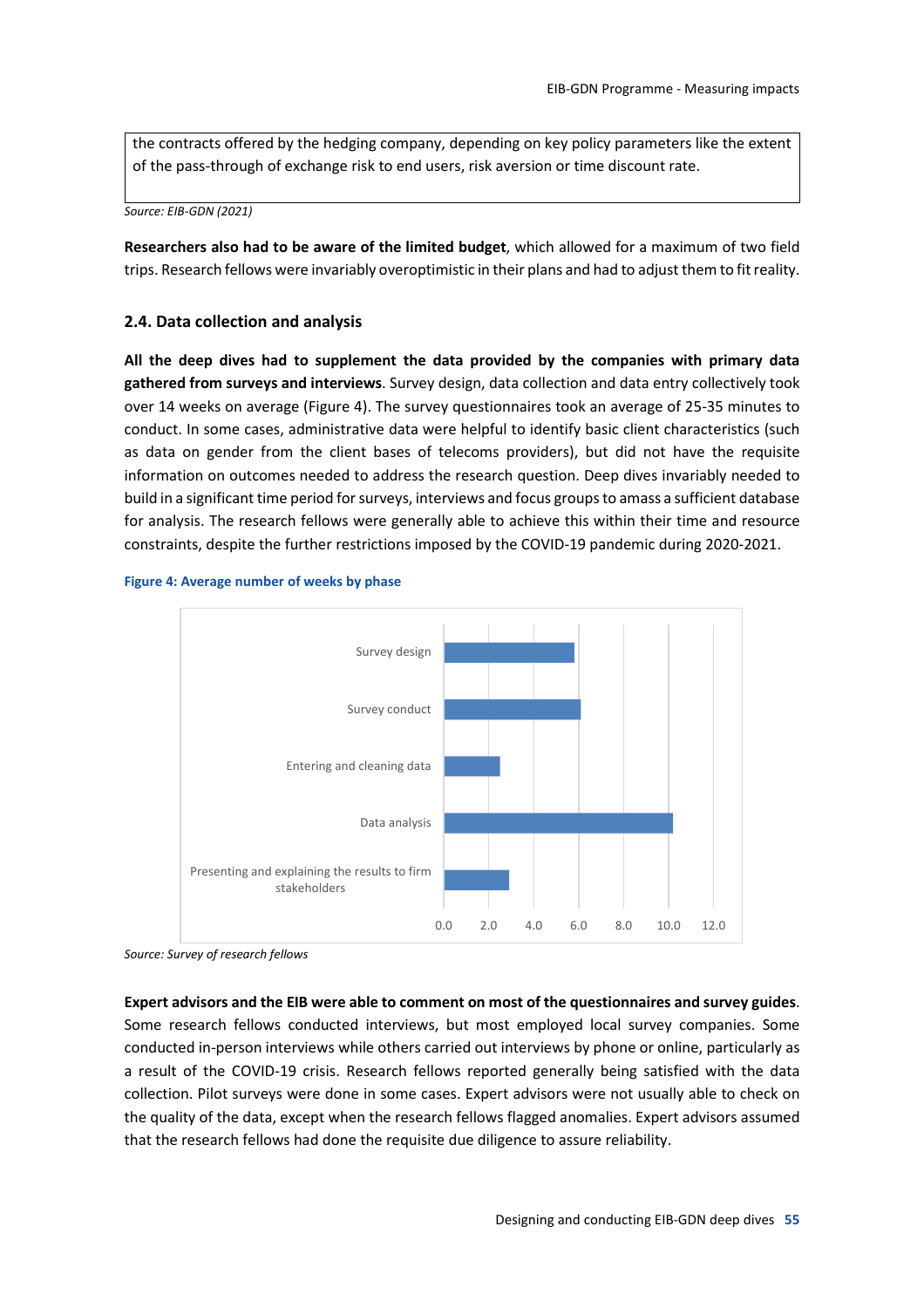**Data analysis, which lasted just over ten weeks on average, was undertaken by research fellows**. They often sent work in progress to be reviewed by expert advisors. An initial report describing the data was usually circulated prior to a draft final report that tested the research hypotheses. The research fellows were generally responsive to addressing the issues raised during the reviews, according to the expert advisors. The research fellows reported that they received useful feedback from the expert advisors.

**The EIB and GDN recognised the importance of active engagement with the companies that were being assessed**. At the recommendation of the EIB, a "data note" was produced after the data collection phase and before the final reports. This kept momentum, ensured companies were properly informed about the status of the research, and was an opportunity to share preliminary insights of the research.

#### **2.5. Review**

**The draft reports were reviewed by the expert advisors and the EIB**. This progressed faster when the initial data descriptions had been shared earlier. The review process generally took a relatively short time, usually four to six weeks, thanks to the responsiveness of the research fellows.

**Most of the issues raised by the expert advisors and the EIB during review were technical, many dealing with the robustness of the causal claims in the report**. Data limitations (such as the lack of an adequate baseline or control) meant some final reports had to include substantial caveats. Many comments concerned the logical structure and readability of the report. The reviews required an average of two to three iterations to produce a draft final report.

**After the technical review, companies were asked to comment on the final report: many provided suggestions or factual corrections**. The research fellows reported these comments to focus on clarifying and simplifying the write-up to make it understandable to a general audience. The firms' reactions are detailed in Chapter 3.

#### **3. What was produced by the deep dives?**

**Table 4 lists the final reports that have been shared and discussed with the companies and other stakeholders**. These are the outputs of the deep dives. Chapter 3 reports on the results of that sharing. Here we consider the products for each research cycle in terms of reports and databases and discuss whether and how they met initial expectations.

**16 research studies were completed: ten of these reports are publicly available and six are expected to be shared publicly by April 2021**. Most of the reports reached a conclusion of potential commercial value to the relevant businesses. These included information on the nature of their client base and the demand for their services.

**Many of the reports addressed the social returns**. For example, there was much interest in findings related to the client base, particularly the income groups that the company reached. This sometimes led to considerations of how to reach less wealthy market segments (see Chapter 3 on the uses of the deep dives).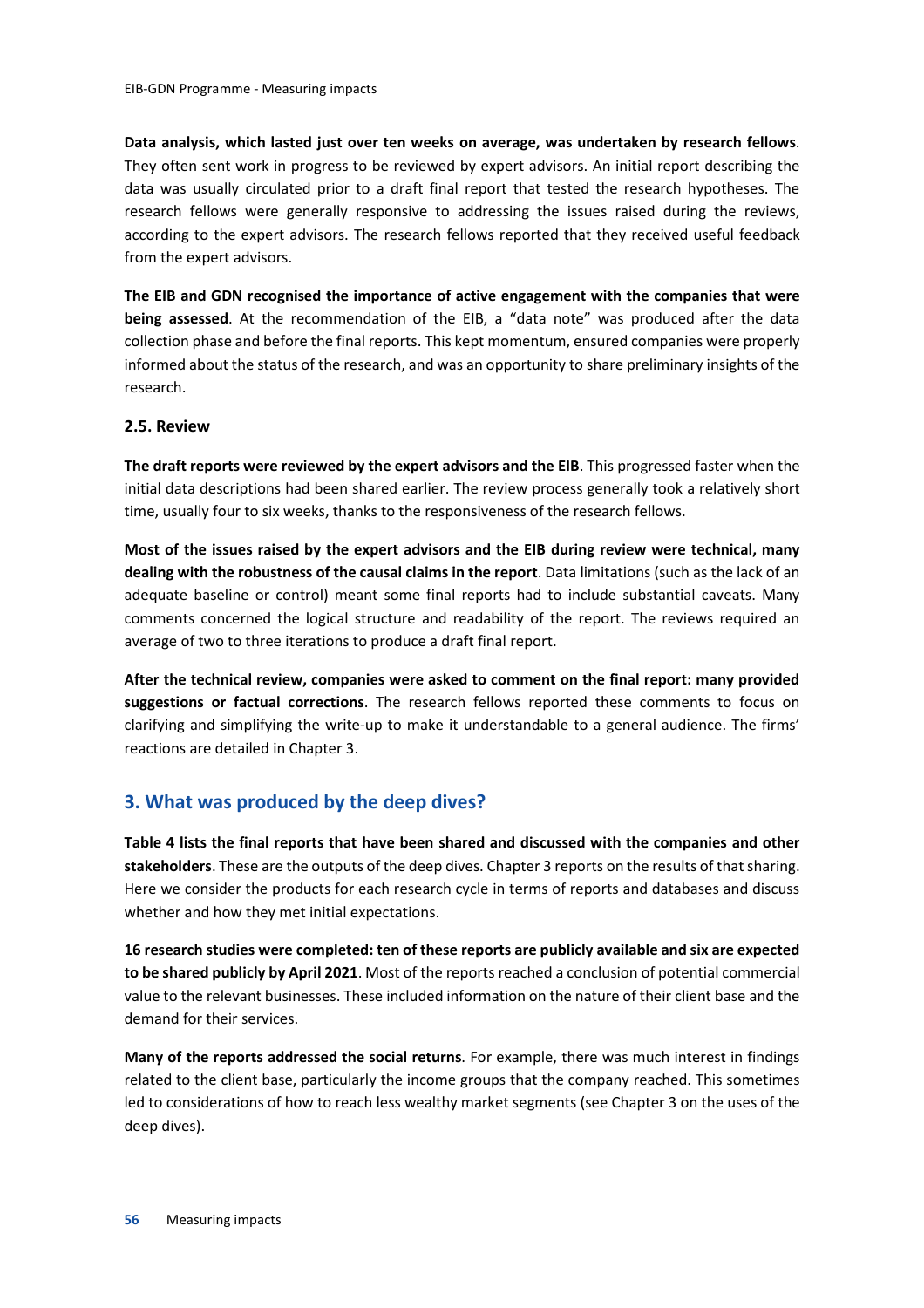## **Table 4: Deep dive summary 4: Deep dive summary**

| Report title and author names                                                                                                              | cycle<br>Research | storage of data sets)<br><b>Databases generated</b><br>(availability and | prepared<br>Journal article | Main conclusion                                                                                                                                                                                                                                                                                                                                                                                                                                                                                                                                                                                                                                                                                                                                                                                                                      |
|--------------------------------------------------------------------------------------------------------------------------------------------|-------------------|--------------------------------------------------------------------------|-----------------------------|--------------------------------------------------------------------------------------------------------------------------------------------------------------------------------------------------------------------------------------------------------------------------------------------------------------------------------------------------------------------------------------------------------------------------------------------------------------------------------------------------------------------------------------------------------------------------------------------------------------------------------------------------------------------------------------------------------------------------------------------------------------------------------------------------------------------------------------|
| Energy Guarantee Facility<br>Potential Impacts of the Africa<br><b>AEGF)</b>                                                               | ⊢                 | š                                                                        | 종                           | - These instruments need to be provided alongside other forms of support such as<br>- Risk mitigation instrum<br>with success.<br>ents have been used to mitigate energy investment risks in Africa                                                                                                                                                                                                                                                                                                                                                                                                                                                                                                                                                                                                                                  |
| Diuwasola Omoju                                                                                                                            |                   |                                                                          |                             | - The AEGF has good potential to reduce financing costs, which would have a major<br>significant positive effects.<br>- Evidence from similar instruments for small and medium enterprises points to<br>- Major demand-side factors limit the adoption of these instruments.<br>technical assistance.<br>impact on development indicators                                                                                                                                                                                                                                                                                                                                                                                                                                                                                            |
| Yesuf Awel & Eleni Yitbarek<br>Ethiopia<br>M-BIRR: Mobile Banking in                                                                       | صر                | Yes                                                                      | Submitted                   | -Proof that the willingness to pay is higher than the marginal cost and that there is<br>- Determination of technical, legal and regulatory needs<br>potential business demand.<br>- Determination of the social value of providing utility bill payments by mobile money.                                                                                                                                                                                                                                                                                                                                                                                                                                                                                                                                                           |
| Nouwoue<br>Promoting Financial Inclusion in<br>Première Agence de<br>Uwingabiye Gloria & Guylaine<br>Côte d'Ivoire<br>Microfinance (PAMF): | ⊢                 | Yes                                                                      | Submitted                   | - PAMF is actively contri<br>- Successive borrowing has a positive impact on the economic and financial performance<br>- Most loans invest in business activities.<br>- Women make up over<br>- No evidence could be found of an impact on longer-term fixed asset accumulation.<br>- Clients are highly satisfied with the products and services<br>d'Ivoire.<br>of microenterprises.<br>outcomes is less pronounced for female entrepreneurs.<br>buting to financial inclusion in some of the poorest areas of Côte<br>half of the client sample, although the impact on business                                                                                                                                                                                                                                                  |
| poa! internet: Community<br>Charles Yaw Okyere<br>Kenya<br>Internet in Low-income Areas of                                                 | ۳                 | Yes                                                                      | Submitted                   | - Improved access to unlimited data has changed the way students and teachers use the<br>access into enhanced student achievement.<br>- $\frac{1}{1}$ - $\frac{1}{1}$ and $\frac{1}{1}$ and $\frac{1}{2}$ and $\frac{1}{2}$ and $\frac{1}{2}$ and $\frac{1}{2}$ and $\frac{1}{2}$ and $\frac{1}{2}$ and $\frac{1}{2}$ and $\frac{1}{2}$ and $\frac{1}{2}$ and $\frac{1}{2}$ and $\frac{1}{2}$ and $\frac{1}{2}$ and $\frac{1}{2}$ a<br>- There was no evidence<br>- Strugbrit in pool, intermet's partners schools are more likely to penemit from ICL tranining.<br>internet for private purposes, including accessing educational content.<br>during school hours than their peers in comparable schools and make more use of the<br>internet.<br>ICT training.<br>that the internet was being used to enhance learning outside of |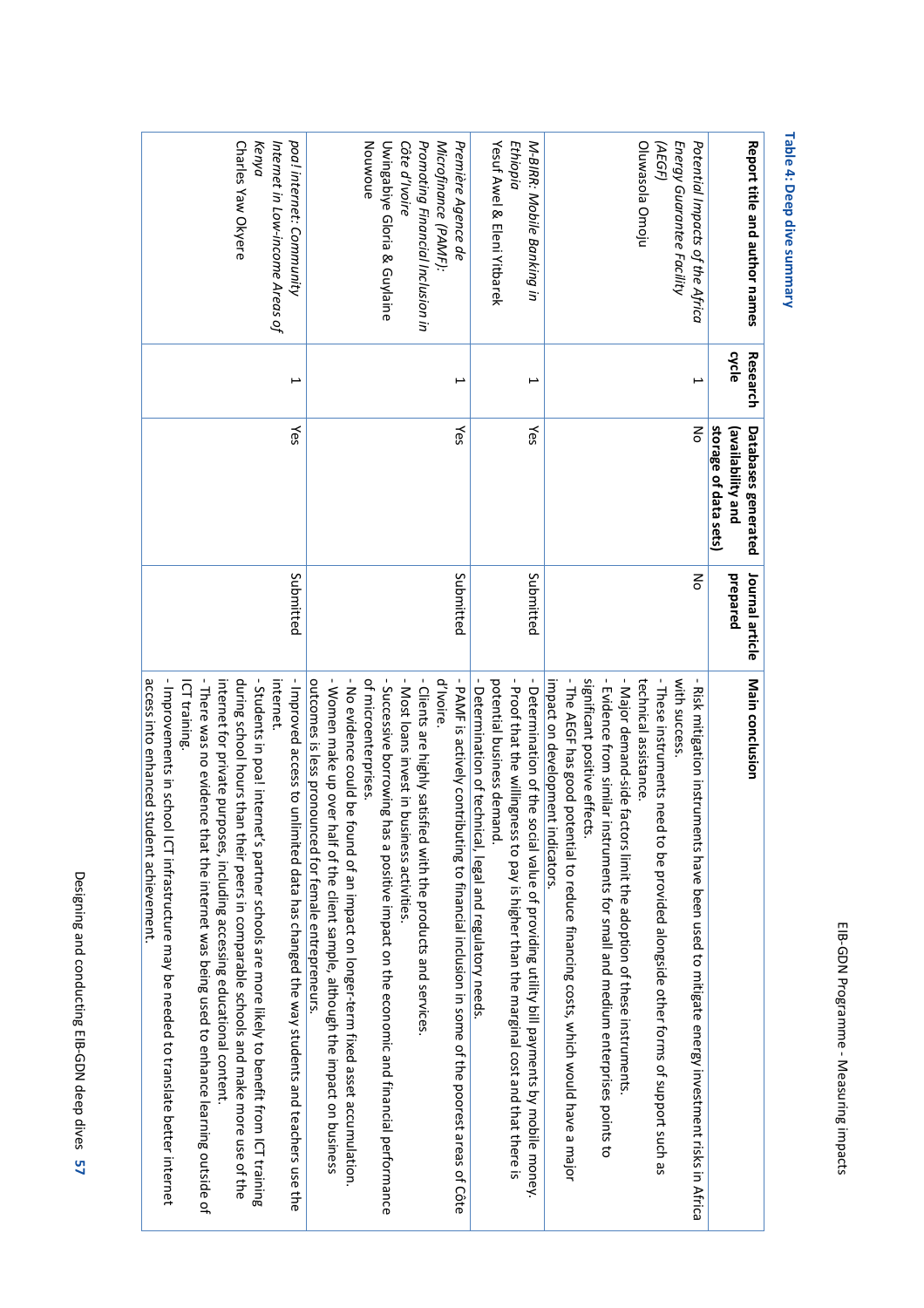| - Overall, participants a<br>service more effectivel<br>- Providing information                                                                                                                                                                                                                                                                                                                                                                                                                                                                                                      |                                                                                                                                                                                                                                                                                                                                                                                                                                                                      |
|--------------------------------------------------------------------------------------------------------------------------------------------------------------------------------------------------------------------------------------------------------------------------------------------------------------------------------------------------------------------------------------------------------------------------------------------------------------------------------------------------------------------------------------------------------------------------------------|----------------------------------------------------------------------------------------------------------------------------------------------------------------------------------------------------------------------------------------------------------------------------------------------------------------------------------------------------------------------------------------------------------------------------------------------------------------------|
| - CRM software has a positive and significant impact on two measures of firm<br>- Information technology infrastructure, firm size and informal competition are positively<br>-Government investment in ICT infrastructure could play a critical role in fostering firm<br>associated with the adoption of CRM software<br>performance (customer volume and sales).<br>performance and overall economic growth in a sound investment climate<br>not improve productivity in the long run).<br>in transport, which allowed them to get perishable products to markets in time but did |                                                                                                                                                                                                                                                                                                                                                                                                                                                                      |
|                                                                                                                                                                                                                                                                                                                                                                                                                                                                                                                                                                                      | - About 27% of the surveyed enterprises obtained a bank loan, whereas 10% relied on<br>those without health insurance coverage and those working in the informal sector.<br>- Clients are middle-class women (although few are among the extremely poor), including<br>improvements.<br>y than providing basic information.<br>via visualisation raises both willingness to pay and use of the<br>re satisfied with the services offered but highlight some possible |

EIB-GDN Programme

EIB-GDN Programme - Measuring impacts

Measuring impacts

58 Measuring impacts Measuring impacts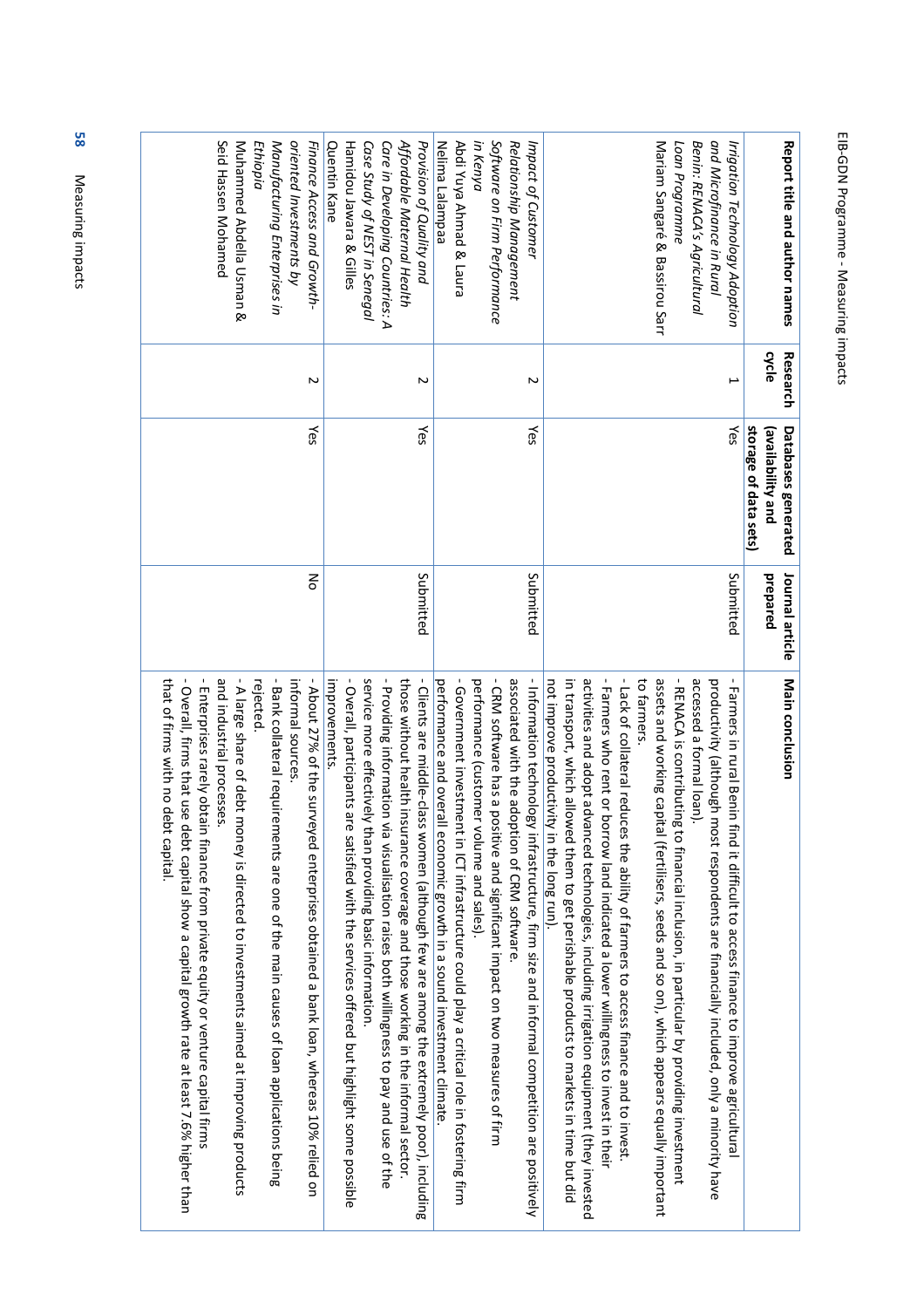| Cost of Funding Infrastructure in<br>Kebba Jammeh<br>Nuamani Alexander Uchenaa<br>Hard Currency                                                                                                                                                                                  | Selected Markets in Nigeria<br>Esther Leah Achandi & Enoch<br>Energy on Subscribers in<br>Owusu-Sekyere<br>Impact of Rensource Solar | Jacob Novignon<br>Development Bank of Jamaica                                                                                                                                                                                                                                                                                                            | Boaz Anglade<br>Outcomes in Haiti<br><b>Business Investment and</b><br>The Impact of Microfinance on                                                                                                                                                                                                                                                                                                                                                                         | Wang Sonne<br>Timothy Kinoti & Soazic Elise<br>Kibera<br>Kenya: Empirical Evidence from<br>Impact of SOKO on Artisans in<br>Understanding the Sustained                                                                                                                                                              | Edgar <sub>Cooke</sub><br>Baobab Microfinance Company<br><b>Franklin Amuakwa-Mensah &amp;</b><br>Poverty: A Case Study of<br>Economic Empowerment, and<br>Microfinance Loans, Women's                                                                                     | Report title and author names                                            |
|----------------------------------------------------------------------------------------------------------------------------------------------------------------------------------------------------------------------------------------------------------------------------------|--------------------------------------------------------------------------------------------------------------------------------------|----------------------------------------------------------------------------------------------------------------------------------------------------------------------------------------------------------------------------------------------------------------------------------------------------------------------------------------------------------|------------------------------------------------------------------------------------------------------------------------------------------------------------------------------------------------------------------------------------------------------------------------------------------------------------------------------------------------------------------------------------------------------------------------------------------------------------------------------|----------------------------------------------------------------------------------------------------------------------------------------------------------------------------------------------------------------------------------------------------------------------------------------------------------------------|---------------------------------------------------------------------------------------------------------------------------------------------------------------------------------------------------------------------------------------------------------------------------|--------------------------------------------------------------------------|
| ω                                                                                                                                                                                                                                                                                | ω                                                                                                                                    | ω                                                                                                                                                                                                                                                                                                                                                        | ω                                                                                                                                                                                                                                                                                                                                                                                                                                                                            | Z                                                                                                                                                                                                                                                                                                                    | Z                                                                                                                                                                                                                                                                         | cycle<br>Research                                                        |
| Yes                                                                                                                                                                                                                                                                              | Yes                                                                                                                                  | Yes                                                                                                                                                                                                                                                                                                                                                      | γes                                                                                                                                                                                                                                                                                                                                                                                                                                                                          | Yes                                                                                                                                                                                                                                                                                                                  | γes                                                                                                                                                                                                                                                                       | storage of data sets)<br><b>Databases generated</b><br>(availability and |
| 종                                                                                                                                                                                                                                                                                | 종                                                                                                                                    | 종                                                                                                                                                                                                                                                                                                                                                        | 종                                                                                                                                                                                                                                                                                                                                                                                                                                                                            | Submitted                                                                                                                                                                                                                                                                                                            | Submitted                                                                                                                                                                                                                                                                 | Journal article<br>prepared                                              |
| -TANESCO can record positive net benefit from hedging starting from the effective date<br>of an off-take agreement and this benefit increases with the lifespan of the power<br>purchasing contract.<br>The results reveal TANESCO's low willingness to pay for currency hedging | volumes and merchant p<br>- Subscription to Rensource solar energy has a positive impact on monthly earnings, sales<br>profits.      | - The impact of the loan amount on performance was significant for firms that received<br>by males.<br>the loan at least one year before, those that were older (over 40 years) and those owned<br>profits) of microenterprises and small and medium enterprises.<br>- The credit amount received had a positive impact on the performance (particularly | - The firms that had received more than three cycles of loans had a higher probability of<br>-There was a positive impact on business expansion through a different set of outcomes.<br>- Receiving subsequent loans from ACME had some positive impact on Haitian<br>businesses.<br>hiring are so what is 2010 is a high-community of the state of the state is and a high-revers on a d<br>likelihood of increasing merchandise stock as a way of expanding their business | -In SOKO and non-SOKO<br>counterparts.<br>- On average and across<br>poverty than male worker artisans.<br>including female artisans, affiliated with SOKO do better than their non-SOKO<br>different socioeconomic outcome indicators, worker artisans,<br>workshops, female worker artisans are more vulnerable to | - This is consistent with focus group discussions with control respondents and BMC<br>economically empowered.<br>- Clients are not always among the extremely poor, and female clients are more<br>clients.<br>Data suggest that BMC<br>clients experience lower poverty. | Main conclusion                                                          |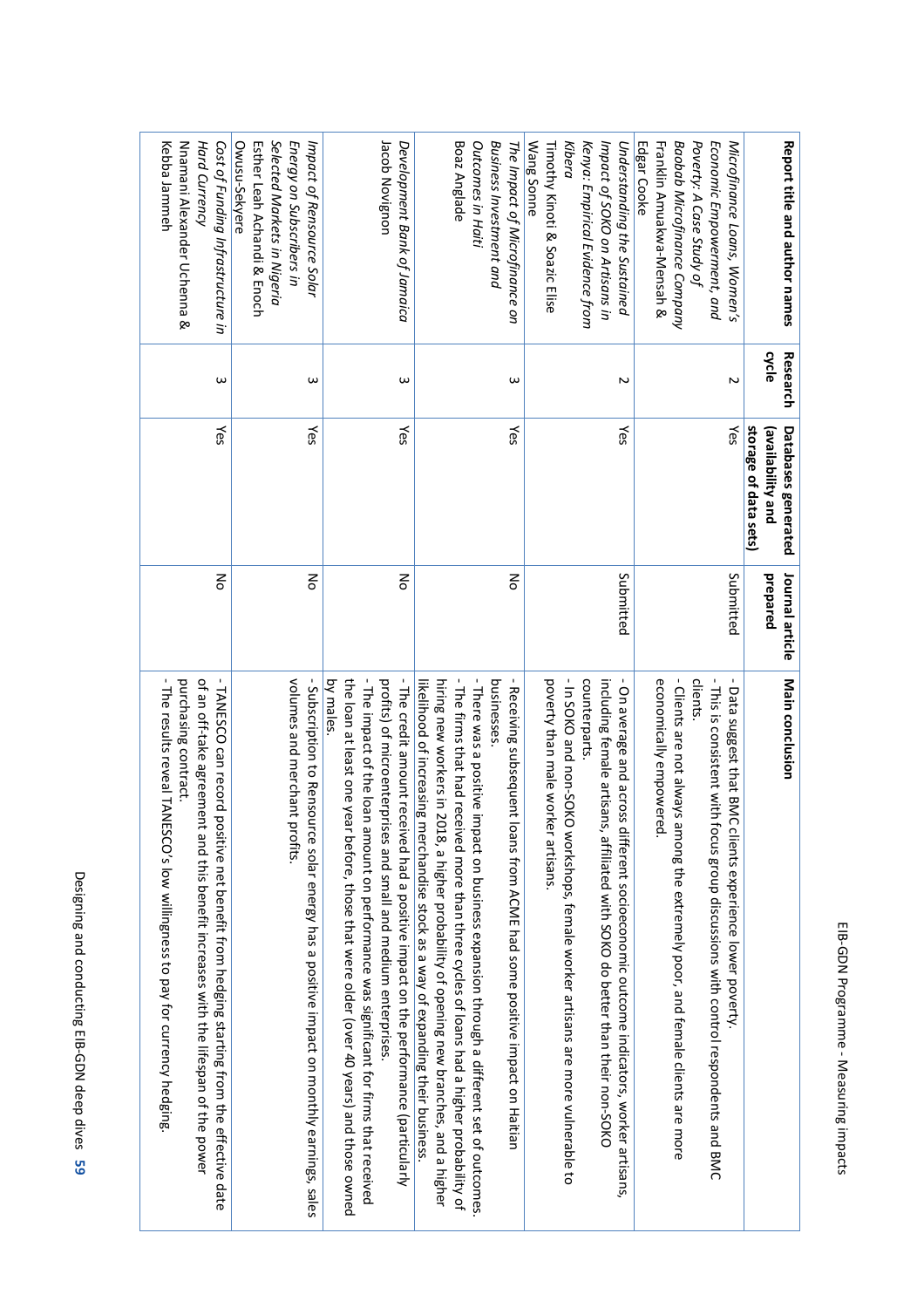# EIB-GDN Programme EIB-GDN Programme - Measuring impacts Measuring impacts

| Report title and author names   | <b>Research</b><br>cycle | Databases generated<br>storage of data sets)<br>(availability and | Journal article<br>prepared | Main conclusion                                                                              |
|---------------------------------|--------------------------|-------------------------------------------------------------------|-----------------------------|----------------------------------------------------------------------------------------------|
| The Impact of Digital Consumer  | ω                        | Yes                                                               | ξ                           | - ShopTopUp users inte<br>rnalise lower supply prices to reduce consumer prices for selected |
| Goods Distribution on the Small |                          |                                                                   |                             | products.                                                                                    |
| Retail Sector in Nigeria: The   |                          |                                                                   |                             | - The usage of ShopTopUp is associated with a reduction in both the gross profit margin      |
| Case of TradeDepot              |                          |                                                                   |                             | and the duration of product stockouts                                                        |
| Matthew Townshend & Jaison      |                          |                                                                   |                             |                                                                                              |
| <b>Chireshe</b>                 |                          |                                                                   |                             |                                                                                              |
| Deep Dive Report on the         |                          | γes                                                               | š                           | - The results show that the activities of Machigan Hydro Power Company were numble to        |
| Impacts of Nachtigal Hydro      |                          |                                                                   |                             | improve enrolment but<br>increased school attendance among students                          |
| Power Company Investments on    |                          |                                                                   |                             |                                                                                              |
| Vocational Education and        |                          |                                                                   |                             |                                                                                              |
| Training in Cameroon            |                          |                                                                   |                             |                                                                                              |
| Nantongo Mary Gorret &          |                          |                                                                   |                             |                                                                                              |
| <b>Mireille Ntsama</b>          |                          |                                                                   |                             |                                                                                              |
|                                 |                          |                                                                   |                             |                                                                                              |

Source: EIB-GDN (2019, 2020, 2021) *Source: EIB-GDN (2019, 2020, 2021)*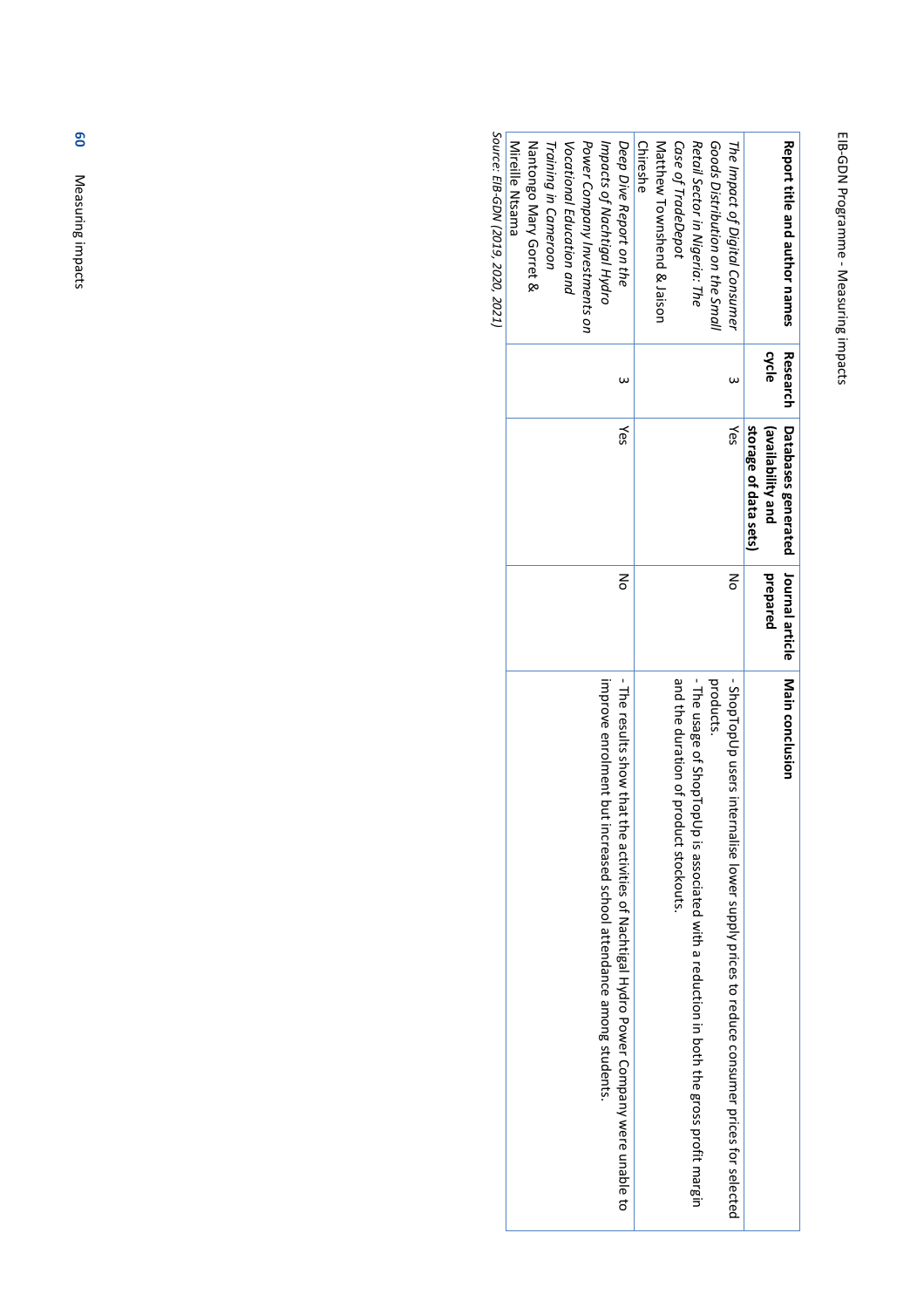**It is difficult to say whether the conclusions that had commercial and social ramifications can be generalised more broadly for development**. All of the studies are of interest to those who have a specific stake (investors, companies and firms whose operations are being evaluated). Moreover, some of the conclusions will be of interest to other investors who may wish to consider the social impact of investments in the same sectors. The expert advisors felt that six of the ten studies completed in cycles one and two could have results that would be of interest to the wider development community because of their generalisable findings or methods. The deep dives were implemented in a varied set of contexts and were not case studies purposefully selected to provide generalisable conclusions. Applying the conclusions to other contexts would need to be done carefully to ensure that the comparisons are appropriate.

**Expert advisors felt that the final outputs were the best that could be achieved under the circumstances** – the relative youth and inexperience of the research teams, the fact that they were "parachuted" into ongoing operations, and the time and budget constraints of the process. The work has been thoroughly reviewed. Eight of the papers from the first two cycles have been scrutinised by blinded external referees, and a special issue of the *Journal of Development Effectiveness* will publish about half of the deep dives. As of March 2021, most of these papers are at the "revise and resubmit" stage. If enough papers are accepted for a special issue of the journal, this is a good indicator that the overall quality of scholarship meets academic standards.

**Another principal outcome of interest was the building of research capacity**. A survey of the research fellows at the conclusion of the project showed that the following were most valued:

- x Methodological skills: many research fellows felt more confident and have been using the methodology in their projects or teaching.
- Soft skills and communication: some research fellows feel more confident in their relationships with colleagues and other stakeholders (including private-sector firms and companies).
- Completing a research project from beginning to end: some research fellows learnt a lot about the different steps, and now feel more confident and better able to guide students.

#### **Most of the research fellows are continuing their careers as researchers**.

**The EIB, expert advisors and GDN largely agreed with the research fellows' conclusions**. If properly supported – in terms of budget and mentoring – relatively young researchers at the beginning of their careers can produce reports that are relevant to many impact investing stakeholders and are rigorous enough to meet academic standards. Implementing such deep dives is a powerful way to build the capacity of talented young researchers. Substantial support was required to make these studies a success: a programme of deep dives structured in this way would likely be attractive only to implementers with an explicit mandate or objective of capacity building.

#### **4. Main lessons**

**What were the main lessons learnt about how to conduct these types of programme**? This section draws on the findings of this chapter.

**First, deep dive research must consider, from the outset, the general lack of existing data.** The research should make the best possible use of data available. Deep dives may be easier if monitoring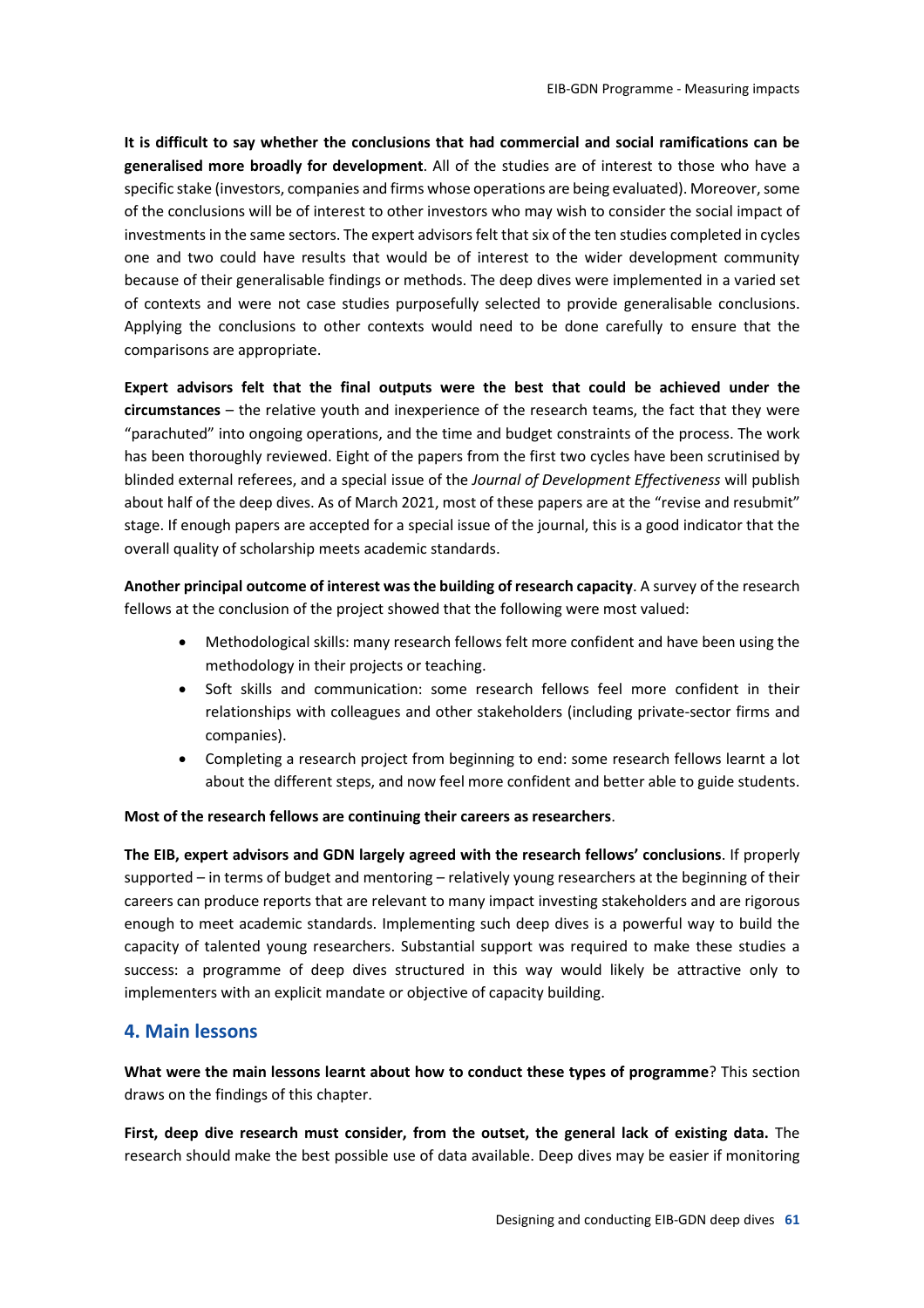data collected and stored by project promoters are available (respecting relevant confidentiality concerns); if the projects assessed are operationally advanced enough to generate data on outcomes and impact; and if the opportunities offered by new data sources and data analysis techniques (for example, machine learning) can be exploited. However, in most cases researchers will need to plan and budget for primary data collection.

**Second, diverse perspectives and needs must be considered and addressed.** Company stakeholder/investee engagement is key. The buy-in of the small business, for example, that has secured financing is essential to ensure successful cooperation and data sharing. Early and frequent interactions between companies and researchers are needed to build trust.

**Researchers, on the other hand, have careers to build and manage and most are aiming for academic positions**. When studying development impact, they want to mobilise their academic knowledge and instruments to investigate economic and social returns to a given investment and to produce academic studies recognised by their peers. Researchers and expert advisors tend to focus on this and on building local capacity. EIB operational staff want to determine the likelihood that their project will be a success, and what the implications might be for similar future investments. Investment funds and firms do not have time to spend on studies that do not bring them useful business-related insights.

**An ongoing issue is how to formulate research questions that will be most relevant to the investment funds and the companies in which they invest**. Defining the right research questions implies a productive tension between research objectives driven by academic ambition and feasibility, and firms' operational concerns driven by practical relevance and importance in terms of business and financial objectives. As discussed in Chapter 1 (aspirations 1 and 2 in Box 5), deep dives should align stakeholders' interests. That tension is at the core of the connection between research and operations, and the deep dive programme has explored the connection.

**Getting stakeholders to allow and actively participate in projects was a priority, especially given the innovative nature of this first deep dive exercise, so the choice of projects was relatively opportunistic**. To broaden their contribution to impact measurement, it will be useful to focus several deep dives on the same sector and to choose the sectors strategically. Another limitation of ensuring meaningful stakeholder buy-in is that the choice of projects may be liable to self-selection bias (volunteering projects that are more likely to be successful for a deep dive). This was not an issue in our programme given the objective of demonstrating the potential of a research-based approach to assessing impact, but should be considered when scaling up the approach.

**Third, researchers must be flexible about research approach and methodology (aspiration 3 in Box 5)**. Researchers, especially those with less experience in operational matters, can allow the research methodology and related empirical techniques to drive the research question, indicating a need to develop capacity in defining issues of interest and shaping policy or operationally relevant research questions. Acquiring such flexibility was an important aspect of the capacity that research fellows built throughout this programme.

**One way to ensure that technique does not overshadow relevance is to develop a clear analytical framework to clarify a theory of change that identifies the assumptions used in linking investments to outcomes**. Such an initial framework was available for the majority of the projects and would have helped focus the work in all others. Another approach is to be flexible on technique. It was challenging